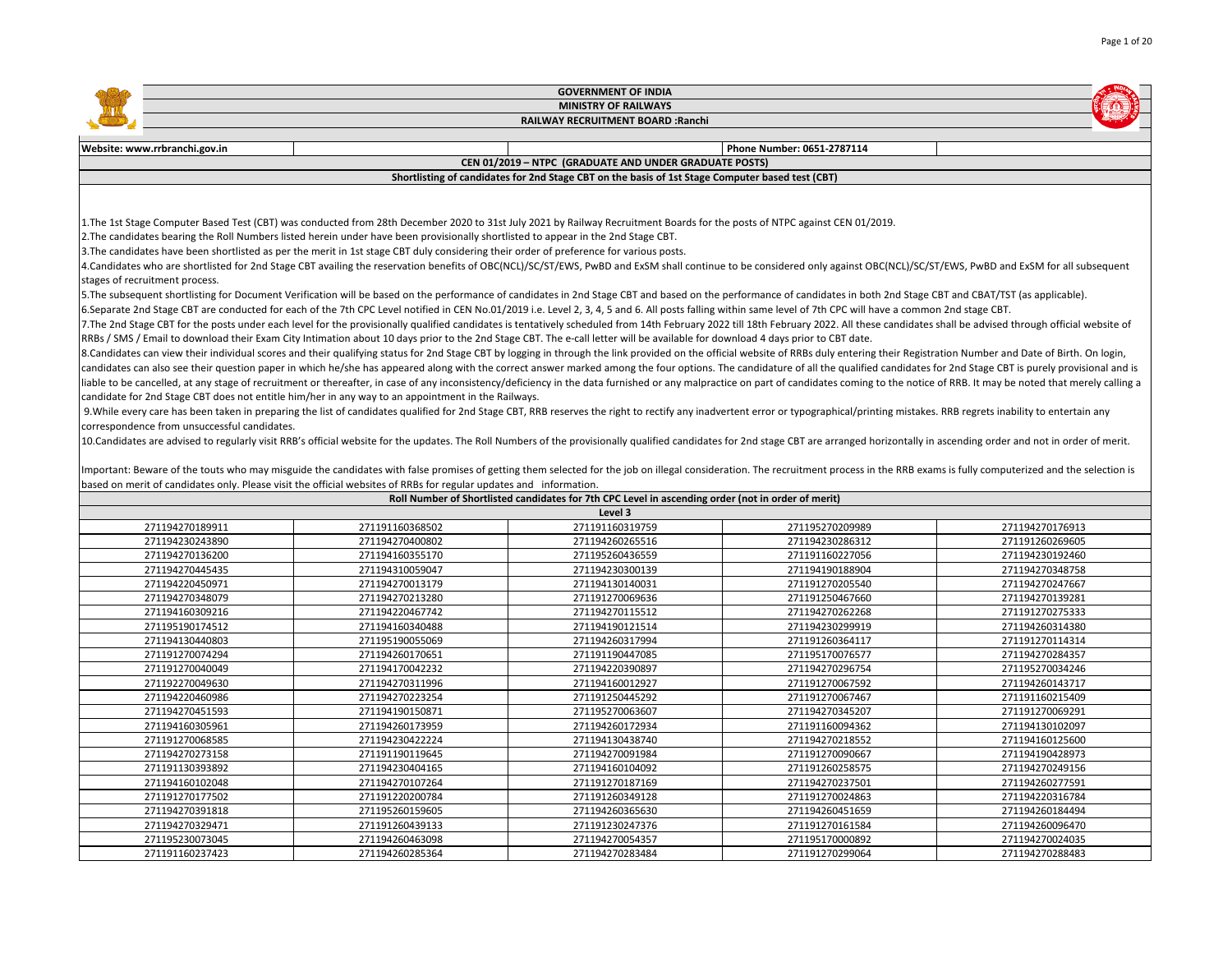|                               |                             | <b>GOVERNMENT OF INDIA</b>                             |                            |                 |  |  |  |
|-------------------------------|-----------------------------|--------------------------------------------------------|----------------------------|-----------------|--|--|--|
|                               | <b>MINISTRY OF RAILWAYS</b> |                                                        |                            |                 |  |  |  |
|                               |                             | RAILWAY RECRUITMENT BOARD : Ranchi                     |                            |                 |  |  |  |
|                               |                             |                                                        |                            |                 |  |  |  |
| Website: www.rrbranchi.gov.in |                             |                                                        | Phone Number: 0651-2787114 |                 |  |  |  |
|                               |                             | CEN 01/2019 - NTPC (GRADUATE AND UNDER GRADUATE POSTS) |                            |                 |  |  |  |
| 271194160323243               | 271194220412858             | 271194260172523                                        | 271194160099855            | 271194160198152 |  |  |  |
| 271191260172549               | 271194160300184             | 271194160279526                                        | 271194230266893            | 271191270009209 |  |  |  |
| 271194270012772               | 271191160156599             | 271194270217737                                        | 271191220236719            | 271195270444883 |  |  |  |
| 271194130387129               | 271194260143512             | 271194160205010                                        | 271194260196050            | 271194160149968 |  |  |  |
| 271194270017267               | 271191260098717             | 271194260315452                                        | 271194270180996            | 271195160018520 |  |  |  |
| 271191160349819               | 271194160238470             | 271194160198153                                        | 271195260057979            | 271191270248420 |  |  |  |
| 271191270088412               | 271194190354686             | 271194160289000                                        | 271191270074388            | 271194230245351 |  |  |  |
| 271191270095873               | 271194220288022             | 271194190166162                                        | 271195190427990            | 271191190436806 |  |  |  |
| 271195270035412               | 271194130130004             | 271191170389734                                        | 271191270294655            | 271194260397251 |  |  |  |
| 271194270328929               | 271194160344423             | 271191260466514                                        | 271191310262240            | 271194270208745 |  |  |  |
| 271194130435309               | 271191160227676             | 271191260204938                                        | 271195270102027            | 271194190419167 |  |  |  |
| 271194260394280               | 271191270074273             | 271194270219674                                        | 271194270183592            | 271194260213362 |  |  |  |
| 271194270199434               | 271191260200764             | 271191130322470                                        | 271191160322354            | 271191270256132 |  |  |  |
| 271194260138357               | 271195270059707             | 271194130202848                                        | 271195260216260            | 271191270119190 |  |  |  |
| 271191160095824               | 271194270112000             | 271194170431472                                        | 271191270079012            | 271194270303719 |  |  |  |
| 271194260333216               | 271194230252512             | 271194270100830                                        | 271194270114268            | 271194270080144 |  |  |  |
| 271194270081232               | 271194270165338             | 271191260028044                                        | 271194270135813            | 271191270052589 |  |  |  |
| 271194170395956               | 271195190437583             | 271194160247913                                        | 271195270076791            | 271194260295425 |  |  |  |
| 271194270023060               | 271191230254813             | 271194260138972                                        | 271194260144899            | 271191260377287 |  |  |  |
| 271191270087336               | 271194160212326             | 271194160234277                                        | 271195270043358            | 271194220202718 |  |  |  |
| 271191270221967               | 271194270035721             | 271194130170902                                        | 271194160096008            | 271194160110713 |  |  |  |
| 271194260183991               | 271194160229895             | 271194260211430                                        | 271194270247822            | 271195270091123 |  |  |  |
| 271194260131384               | 271191270023058             | 271194130409112                                        | 271192160153142            | 271194190159532 |  |  |  |
| 271191160059069               | 271194270047968             | 271191260320501                                        | 271195170001700            | 271194190360885 |  |  |  |
| 271191150312376               | 271195270028403             | 271194270439446                                        | 271191260393865            | 271194220404527 |  |  |  |
| 271194270385479               | 271194190232058             | 271191270010480                                        | 271194130430998            | 271194270414385 |  |  |  |
| 271195270085120               | 271194190102759             | 271194260111557                                        | 271191270080661            | 271194120289778 |  |  |  |
| 271194270345587               | 271194260348240             | 271194270198258                                        | 271191270029024            | 271195270037376 |  |  |  |
| 271194170245265               | 271191260357342             | 271194160100975                                        | 271194260108966            | 271194120230162 |  |  |  |
| 271194270145151               | 271191270061424             | 271194230035730                                        | 271195170394421            | 271194250424001 |  |  |  |
| 271191230293897               | 271194250323054             | 271194130462091                                        | 271191160051051            | 271191270078304 |  |  |  |
| 271194160355239               | 271191270352167             | 271191220391145                                        | 271194270005497            | 271191230312423 |  |  |  |
| 271191270005661               | 271195270469389             | 271194270253019                                        | 271194220466295            | 271194160359679 |  |  |  |
| 271194260361291               | 271194260399150             | 271191220282397                                        | 271194130441953            | 271194250402355 |  |  |  |
| 271194270179467               | 271192170183678             | 271194270026109                                        | 271191160356645            | 271194260328066 |  |  |  |
| 271192190347751               | 271194160163940             | 271194260231381                                        | 271194270418574            | 271194260423699 |  |  |  |
| 271191260257989               | 271194260233905             | 271194270220911                                        | 271195230065528            | 271191270068888 |  |  |  |
| 271191170056475               | 271194170392122             | 271191260203768                                        | 271191270034301            | 271194270133132 |  |  |  |
| 271194270159632               | 271191270080009             | 271194130161612                                        | 271194160372911            | 271194160375034 |  |  |  |
| 271194270283942               | 271192270076763             | 271194190136425                                        | 271191270028727            | 271194170370355 |  |  |  |
| 271191270262917               | 271194160092524             | 271194270174091                                        | 271194120123005            | 271195230087139 |  |  |  |
| 271191220436352               | 271194270386538             | 271194260253680                                        | 271194220253495            | 271194260409062 |  |  |  |
| 271194270459328               | 271194160351388             | 271194220263048                                        | 271191220277357            | 271194260348889 |  |  |  |
| 271191270044835               | 271194160025002             | 271194230215291                                        | 271192260433796            | 271194270298565 |  |  |  |
| 271194250287844               | 271195270033096             | 271194270179296                                        | 271192270114161            | 271194270139595 |  |  |  |
| 271194270166003               | 271194260203554             | 271195270078216                                        | 271194170421110            | 271194270420026 |  |  |  |
| 271194170406483               | 271191220155698             | 271191160173094                                        | 271191270138413            | 271194270328113 |  |  |  |
| 271194260391389               | 271195270089326             | 271191270245364                                        | 271192270052576            | 271191260165188 |  |  |  |
| 271194260148599               | 271191270131034             | 271191260016088                                        | 271194260417284            | 271194160324521 |  |  |  |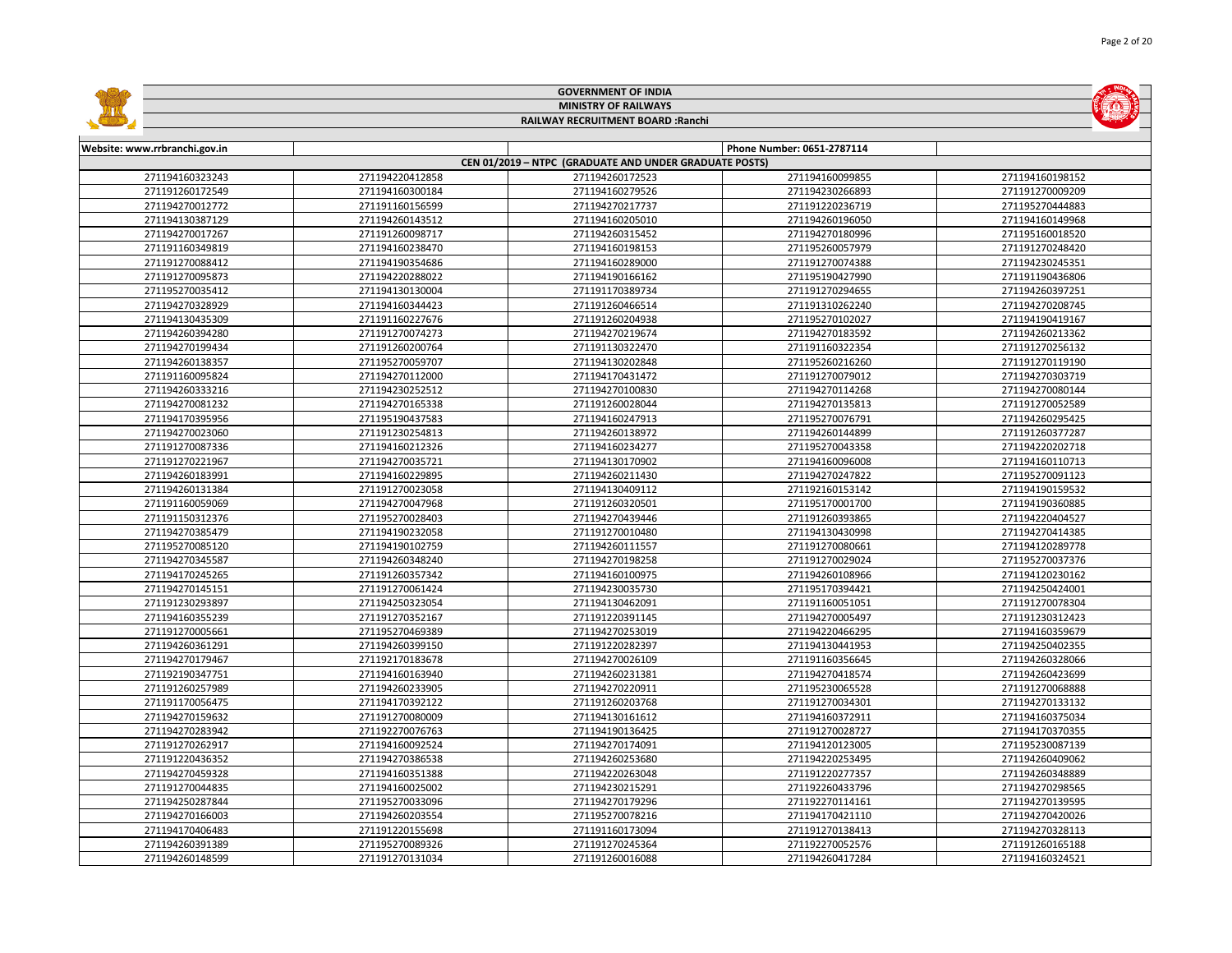|                               |                             | <b>GOVERNMENT OF INDIA</b>                             |                            |                 |  |  |  |
|-------------------------------|-----------------------------|--------------------------------------------------------|----------------------------|-----------------|--|--|--|
|                               | <b>MINISTRY OF RAILWAYS</b> |                                                        |                            |                 |  |  |  |
|                               |                             | RAILWAY RECRUITMENT BOARD : Ranchi                     |                            |                 |  |  |  |
|                               |                             |                                                        |                            |                 |  |  |  |
| Website: www.rrbranchi.gov.in |                             |                                                        | Phone Number: 0651-2787114 |                 |  |  |  |
|                               |                             | CEN 01/2019 - NTPC (GRADUATE AND UNDER GRADUATE POSTS) |                            |                 |  |  |  |
| 271194270309836               | 271194260398987             | 271194270006510                                        | 271195270065688            | 271192160187934 |  |  |  |
| 271195270065649               | 271194160382306             | 271194260125803                                        | 271194270097622            | 271194270260362 |  |  |  |
| 271191270270047               | 271191190138961             | 271195270032466                                        | 271195260101357            | 271191270279041 |  |  |  |
| 271194270271143               | 271194120307879             | 271194260296020                                        | 271194270310946            | 271194260447271 |  |  |  |
| 271191160104958               | 271194130137334             | 271191260086264                                        | 271194230461171            | 271194260399675 |  |  |  |
| 271195130169443               | 271194250133509             | 271195170001172                                        | 271194260325336            | 271194260335699 |  |  |  |
| 271191260227942               | 271195270049160             | 271194270195831                                        | 271194270082530            | 271195170001126 |  |  |  |
| 271194260115957               | 271194260389681             | 271191260181738                                        | 271194130108949            | 271191130169509 |  |  |  |
| 271194230316279               | 271194260148796             | 271191130439588                                        | 271194160177666            | 271191260179279 |  |  |  |
| 271191270177147               | 271191170125080             | 271194270116045                                        | 271194230374251            | 271194260361684 |  |  |  |
| 271191160284145               | 271194260138907             | 271194260260811                                        | 271194160074524            | 271194160059901 |  |  |  |
| 271191270064364               | 271192270042794             | 271194270035359                                        | 271195160045532            | 271194220378334 |  |  |  |
| 271191220259136               | 271194260279644             | 271194270148307                                        | 271194260168381            | 271191160262907 |  |  |  |
| 271191160276058               | 271194270272796             | 271194270419314                                        | 271194270090766            | 271195270081739 |  |  |  |
| 271191270090254               | 271195270083202             | 271194270077339                                        | 271194160176859            | 271194260312191 |  |  |  |
| 271195260462804               | 271194130411365             | 271194220467716                                        | 271194260412714            | 271195160001221 |  |  |  |
| 271195260205379               | 271194260224717             | 271191270037952                                        | 271194310193112            | 271194130136979 |  |  |  |
| 271191270126307               | 271194260096343             | 271194260170817                                        | 271194130415209            | 271192270044205 |  |  |  |
| 271194260258777               | 271194150246064             | 271191270448736                                        | 271192260453735            | 271191270448238 |  |  |  |
| 271194230319575               | 271192160127293             | 271194260101259                                        | 271194260136268            | 271195270066681 |  |  |  |
| 271194260421471               | 271191270259039             | 271194270261649                                        | 271194270409586            | 271194230312734 |  |  |  |
| 271194260323867               | 271191270282722             | 271194270249409                                        | 271192130171489            | 271194270130292 |  |  |  |
| 271194270120352               | 271194260205014             | 271194190426576                                        | 271194130415977            | 271194230249609 |  |  |  |
| 271191190411999               | 271194160079565             | 271195270040526                                        | 271194160320711            | 271194270314240 |  |  |  |
| 271194270070378               | 271194270072759             | 271194230121861                                        | 271191220312284            | 271194150293268 |  |  |  |
| 271191270053059               | 271195270011831             | 271195260136923                                        | 271194260142305            | 271194260132528 |  |  |  |
| 271194310193164               | 271194260190537             | 271194270191894                                        | 271191270109139            | 271191160107458 |  |  |  |
| 271191190428580               | 271194260456453             | 271194260459699                                        | 271194260384359            | 271191170031239 |  |  |  |
| 271194270056914               | 271191150000060             | 271195260168045                                        | 271194120150137            | 271191230032122 |  |  |  |
| 271194260096213               | 271191270444848             | 271191270075696                                        | 271195190060765            | 271195220066905 |  |  |  |
| 271195270063183               | 271194190382919             | 271194230404166                                        | 271194130391985            | 271194230395684 |  |  |  |
| 271191270042193               | 271193260039495             | 271191270382190                                        | 271194160253535            | 271194160250189 |  |  |  |
| 271191160117044               | 271194260096840             | 271191270119072                                        | 271194260457171            | 271194190453179 |  |  |  |
| 271194270333932               | 271194260294273             | 271194260310324                                        | 271195260270912            | 271191160163790 |  |  |  |
| 271194270152875               | 271194270167633             | 271191260264817                                        | 271195270071262            | 271191270225636 |  |  |  |
| 271194260245774               | 271191270017372             | 271194260401300                                        | 271195250417599            | 271194260343666 |  |  |  |
| 271194270327677               | 271194170334257             | 271191310085950                                        | 271194230312180            | 271194270408345 |  |  |  |
| 271195270037718               | 271194260466685             | 271194160187815                                        | 271194270453853            | 271194260463791 |  |  |  |
| 271194270011735               | 271191270288931             | 271194260221268                                        | 271191270030013            | 271194270005119 |  |  |  |
| 271191250467786               | 271195270050274             | 271194270355520                                        | 271194270134435            | 271191150010596 |  |  |  |
| 271194270020600               | 271195220058122             | 271194270195067                                        | 271191270012778            | 271191270205283 |  |  |  |
| 271194270236870               | 271194270225247             | 271191230230714                                        | 271194130443777            | 271191160297871 |  |  |  |
| 271191160296901               | 271194190153010             | 271192130397035                                        | 271191160235440            | 271194260234583 |  |  |  |
| 271194270281104               | 271191270102754             | 271194260100979                                        | 271194160123181            | 271195270028822 |  |  |  |
| 271194270131223               | 271194270159442             | 271194270184298                                        | 271194250280817            | 271194170079511 |  |  |  |
| 271194260333244               | 271191220174341             | 271194270283001                                        | 271195270079138            | 271194190374211 |  |  |  |
| 271191160070929               | 271195270060935             | 271194220384934                                        | 271194130436946            | 271194270019254 |  |  |  |
| 271194160032699               | 271195250118138             | 271194260351307                                        | 271194270344291            | 271194190354531 |  |  |  |
| 271194270331149               | 271194150153151             | 271195270086251                                        | 271191150019199            | 271191160220532 |  |  |  |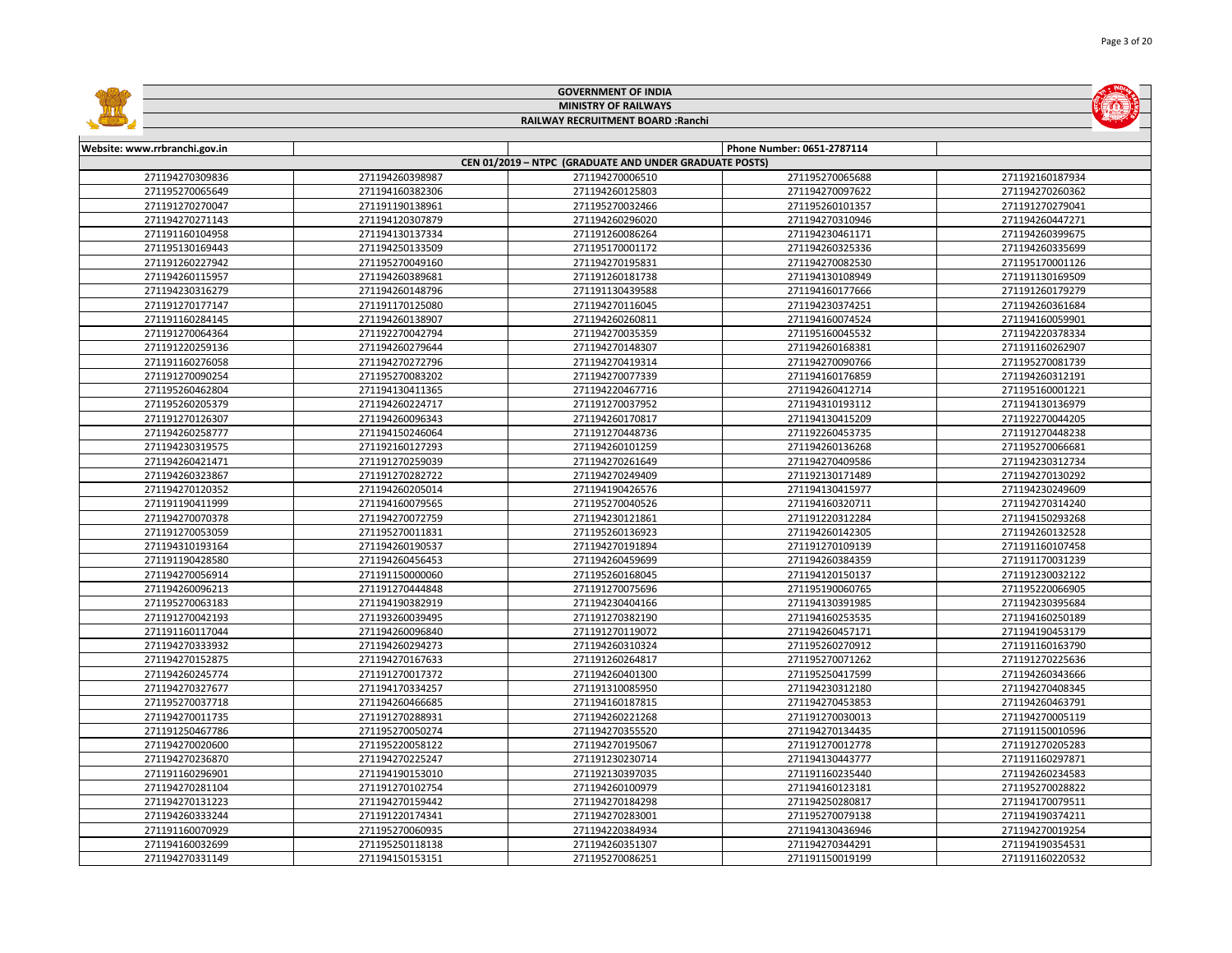|                                    |                 | <b>GOVERNMENT OF INDIA</b>                             |                            |                 |  |
|------------------------------------|-----------------|--------------------------------------------------------|----------------------------|-----------------|--|
| <b>MINISTRY OF RAILWAYS</b>        |                 |                                                        |                            |                 |  |
| RAILWAY RECRUITMENT BOARD : Ranchi |                 |                                                        |                            |                 |  |
|                                    |                 |                                                        |                            |                 |  |
| Website: www.rrbranchi.gov.in      |                 |                                                        | Phone Number: 0651-2787114 |                 |  |
|                                    |                 | CEN 01/2019 - NTPC (GRADUATE AND UNDER GRADUATE POSTS) |                            |                 |  |
| 271194160197759                    | 271191270035169 | 271195190060523                                        | 271191270071259            | 271194130385217 |  |
| 271194120219725                    | 271194260201663 | 271194270010672                                        | 271194150010439            | 271194270154636 |  |
| 271191190436364                    | 271194130395232 | 271194260308237                                        | 271194260308254            | 271194270011608 |  |
| 271191270065909                    | 271194270074632 | 271191270048296                                        | 271194160333535            | 271191220425560 |  |
| 271194130400827                    | 271194190456680 | 271194260435447                                        | 271194130161118            | 271194170394663 |  |
| 271194190416352                    | 271194160030183 | 271194270186861                                        | 271194260185054            | 271194260196499 |  |
| 271194120192158                    | 271191130197502 | 271194260199276                                        | 271194270228632            | 271191220273024 |  |
| 271194270262719                    | 271195270033688 | 271194160097634                                        | 271191270139604            | 271194260105961 |  |
| 271195260102908                    | 271194190150515 | 271194260144580                                        | 271194160134087            | 271191270055508 |  |
| 271194270048245                    | 271194270052094 | 271194250448275                                        | 271194270470024            | 271194220455644 |  |
| 271194220470400                    | 271194270039329 | 271195270072098                                        | 271191270060623            | 271191160138188 |  |
| 271194260285065                    | 271191260294619 | 271194190120530                                        | 271194230095263            | 271194130412989 |  |
| 271194220256243                    | 271194270387117 | 271194260369420                                        | 271194170460439            | 271192260452853 |  |
| 271195260334854                    | 271194270351393 | 271195260328013                                        | 271194160182199            | 271194270176946 |  |
| 271194230274764                    | 271194260266714 | 271194230266111                                        | 271194270099371            | 271191270104288 |  |
| 271194130130474                    | 271194270114396 | 271194220433470                                        | 271194130429181            | 271195270406502 |  |
| 271194160029455                    | 271194270187928 | 271191160272989                                        | 271194270274510            | 271195260358648 |  |
| 271191160016507                    | 271194230211269 | 271194230334162                                        | 271194190166800            | 271191230173467 |  |
| 271194270138338                    | 271194270211259 | 271191230202642                                        | 271194270007849            | 271194220462954 |  |
| 271194260450787                    | 271194260315385 | 271191220315984                                        | 271194270311359            | 271194160332819 |  |
| 271195270048038                    | 271194260436501 | 271194170400131                                        | 271195260467312            | 271194270219678 |  |
| 271191260227264                    | 271191160322801 | 271194220000229                                        | 271194230324520            | 271194270323324 |  |
| 271194260384776                    | 271194170403098 | 271191220191411                                        | 271194260196200            | 271194120194440 |  |
| 271194160055753                    | 271194170433589 | 271194130441838                                        | 271194270418624            | 271194270182416 |  |
| 271194130440643                    | 271194270412640 | 271194270093449                                        | 271194270245314            | 271194270007169 |  |
| 271191130418880                    | 271194220407361 | 271194190435905                                        | 271194230261493            | 271194270124392 |  |
| 271194230160181                    | 271194270136886 | 271194230092621                                        | 271194260114542            | 271194160196748 |  |
| 271194260218372                    | 271194270076708 | 271191270089410                                        | 271194270087631            | 271191220124859 |  |
| 271194190119508                    | 271194160278889 | 271195270077847                                        | 271194160127657            | 271194130119588 |  |
| 271194260354519                    | 271194190444067 | 271194190382019                                        | 271191190380475            | 271195270036193 |  |
| 271191270044465                    | 271194270040124 | 271192160187558                                        | 271194160254346            | 271194160273215 |  |
| 271194230269889                    | 271191270467744 | 271194260178506                                        | 271194270180012            | 271191160184276 |  |
| 271194270314383                    | 271194160023463 | 271194270205130                                        | 271194270202657            | 271194230437371 |  |
| 271194270397633                    | 271194260378838 | 271192160268967                                        | 271194270063573            | 271191170062612 |  |
| 271191270064577                    | 271195130070382 | 271194160163114                                        | 271194160144978            | 271194160136579 |  |
| 271195260354919                    | 271194160330719 | 271191160088315                                        | 271191160239961            | 271194270247413 |  |
| 271191270205432                    | 271194130459576 | 271194270467305                                        | 271194120234763            | 271191270142391 |  |
| 271194270460197                    | 271194260311803 | 271194270091861                                        | 271194260239426            | 271194270117206 |  |
| 271191160114343                    | 271194260194258 | 271195260195740                                        | 271194230412775            | 271192270004847 |  |
| 271191130423360                    | 271191270020525 | 271194270051427                                        | 271191170055477            | 271194270177917 |  |
| 271194260316189                    | 271194260301693 | 271194260267775                                        | 271194120256765            | 271194230283545 |  |
| 271194260212015                    | 271194160105139 | 271194160282944                                        | 271194230275288            | 271195190079553 |  |
| 271191270126057                    | 271194270301688 | 271194260292551                                        | 271195270412653            | 271194260103670 |  |
| 271195270044350                    | 271195270033092 | 271194270037241                                        | 271194270076867            | 271191190076395 |  |
| 271195270002545                    | 271194270002436 | 271194270274500                                        | 271194270255861            | 271194160262914 |  |
| 271191230254996                    | 271194230366121 | 271194260211082                                        | 271194270456598            | 271195190132298 |  |
| 271191270036021                    | 271194270443827 | 271191270444833                                        | 271194270009483            | 271194170417428 |  |
| 271194270262777                    | 271191230265509 | 271191270067028                                        | 271195270075453            | 271191270034927 |  |
| 271195270014450                    | 271194230342611 | 271191270338647                                        | 271194260212748            | 271191230223820 |  |



## **GOVERNMENT OF INDIA**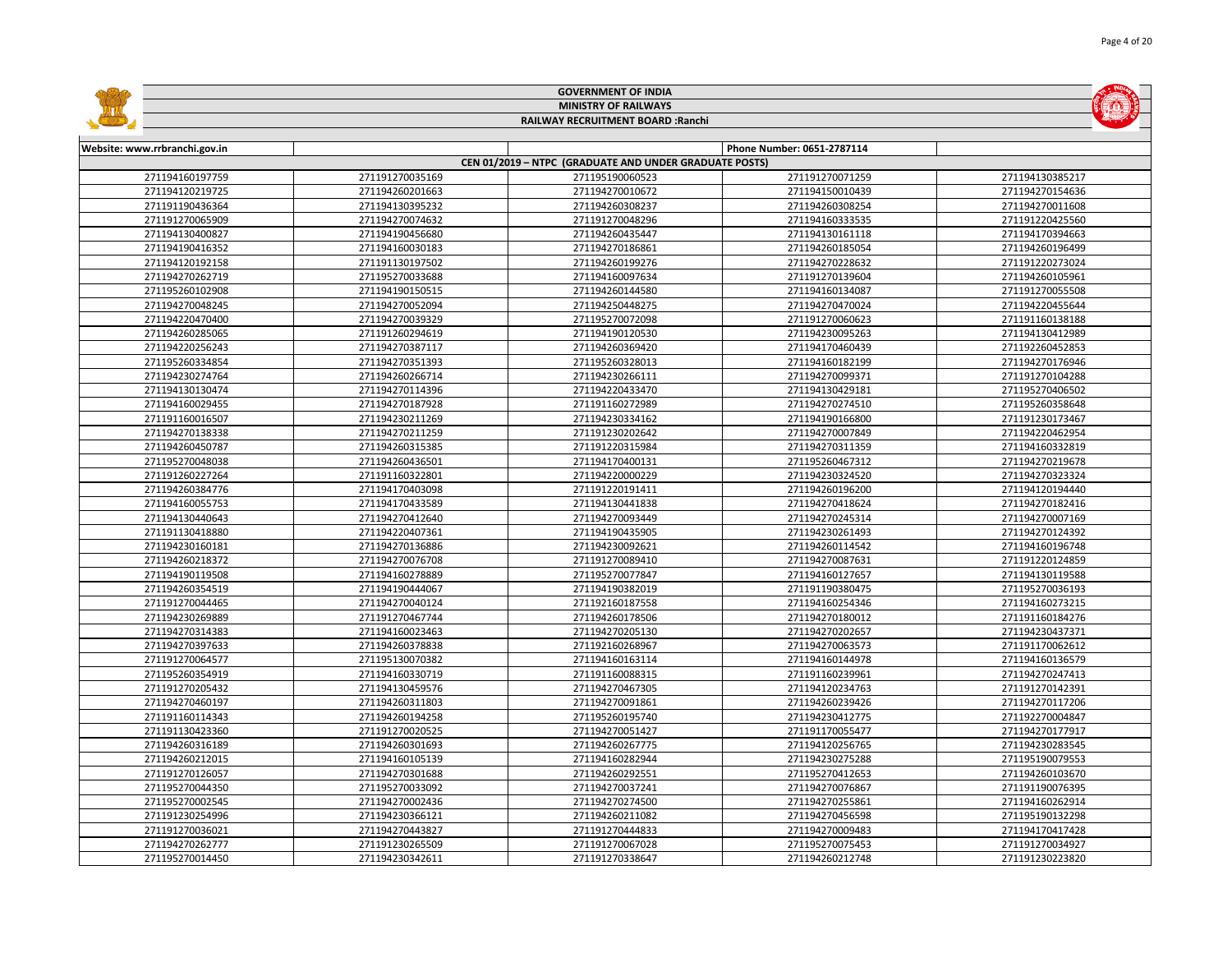|                               |                 | <b>GOVERNMENT OF INDIA</b>                             |                            |                 |  |  |
|-------------------------------|-----------------|--------------------------------------------------------|----------------------------|-----------------|--|--|
|                               |                 | <b>MINISTRY OF RAILWAYS</b>                            |                            |                 |  |  |
|                               |                 | RAILWAY RECRUITMENT BOARD : Ranchi                     |                            |                 |  |  |
|                               |                 |                                                        |                            |                 |  |  |
| Website: www.rrbranchi.gov.in |                 |                                                        | Phone Number: 0651-2787114 |                 |  |  |
|                               |                 | CEN 01/2019 - NTPC (GRADUATE AND UNDER GRADUATE POSTS) |                            |                 |  |  |
| 271194260135198               | 271194270159641 | 271194270004061                                        | 271194190163905            | 271194260152055 |  |  |
| 271191270023875               | 271192260358817 | 271194260368995                                        | 271194270004592            | 271194270018920 |  |  |
| 271194270009041               | 271195270043188 | 271194160107088                                        | 271195270076012            | 271191270056170 |  |  |
| 271191270050445               | 271194160200962 | 271194150214643                                        | 271195270446854            | 271194260150425 |  |  |
| 271194130132389               | 271194220192680 | 271195170196341                                        | 271191270134281            | 271194170174934 |  |  |
| 271194270082611               | 271191170085151 | 271191270079469                                        | 271194230080378            | 271194160224681 |  |  |
| 271194160210616               | 271191270208749 | 271191170403417                                        | 271191190425629            | 271194160109230 |  |  |
| 271191270053781               | 271194160202925 | 271191270207227                                        | 271194160246182            | 271194270180112 |  |  |
| 271194260270189               | 271194160292406 | 271194130290526                                        | 271194270217313            | 271191160187122 |  |  |
| 271194270291802               | 271194270315577 | 271191160258616                                        | 271194270267145            | 271194160108506 |  |  |
| 271194270114370               | 271194270101196 | 271194270093288                                        | 271191130411207            | 271194130400619 |  |  |
| 271194270005396               | 271194270283987 | 271191270285030                                        | 271195230061649            | 271194160099726 |  |  |
| 271191270111118               | 271194270271085 | 271194270271152                                        | 271194160252070            | 271194270259899 |  |  |
| 271194230271375               | 271191160254250 | 271195270427354                                        | 271194270293958            | 271194160023524 |  |  |
| 271194270024932               | 271192160004807 | 271194270023256                                        | 271195260377768            | 271194270373107 |  |  |
| 271194270375214               | 271194220373806 | 271194260382560                                        | 271191270170891            | 271194160212341 |  |  |
| 271194260212389               | 271191170062324 | 271195270454971                                        | 271194310460292            | 271194270342166 |  |  |
| 271191160325745               | 271194260334894 | 271194230127901                                        | 271194270115947            | 271194190379447 |  |  |
| 271194270425518               | 271194260393083 | 271194130388684                                        | 271194170402212            | 271191270074258 |  |  |
| 271191270132527               | 271194260156209 | 271194160318559                                        | 271194270305541            | 271194260314169 |  |  |
| 271194260217573               | 271194230214681 | 271194260097978                                        | 271194260105301            | 271194270108123 |  |  |
| 271191260446172               | 271194230328152 | 271194260424656                                        | 271194260417173            | 271194170437231 |  |  |
| 271195230048309               | 271194270140788 | 271194270378746                                        | 271194270358518            | 271191270077991 |  |  |
| 271191270080464               | 271194270086982 | 271194270089954                                        | 271191270088720            | 271194260412963 |  |  |
| 271195170461037               | 271193160318425 | 271194160322108                                        | 271191270322033            | 271194160299600 |  |  |
| 271191190194313               | 271194260189883 | 271191270011445                                        | 271194260159096            | 271194270179491 |  |  |
| 271194270020773               | 271194270023935 | 271194270099070                                        | 271194260314703            | 271194170318296 |  |  |
| 271194270004139               | 271194150016355 | 271194160274410                                        | 271191270052741            | 271191160049735 |  |  |
| 271194270082824               | 271192270232946 | 271194270021973                                        | 271194160010449            | 271195270042749 |  |  |
| 271194160125522               | 271194160108052 | 271191160315616                                        | 271194230304213            | 271194260297138 |  |  |
| 271191160288102               | 271194260297133 | 271191270062217                                        | 271191230251614            | 271191160115341 |  |  |
| 271191160098490               | 271194270335877 | 271194230333717                                        | 271194260132098            | 271194270024767 |  |  |
| 271194220251789               | 271195260270477 | 271191160258926                                        | 271194260409395            | 271194130436555 |  |  |
| 271195270033291               | 271194270002046 | 271194190438654                                        | 271194130388962            | 271191190302314 |  |  |
| 271194270286087               | 271194170401747 | 271194250437626                                        | 271191270031460            | 271195190038844 |  |  |
| 271191160135509               | 271194130437966 | 271194190402230                                        | 271194260418183            | 271191260442584 |  |  |
| 271191270179029               | 271191120154147 | 271191160010488                                        | 271194270065602            | 271191270039708 |  |  |
| 271191250255745               | 271194260462035 | 271194160347870                                        | 271191260332751            | 271194270069168 |  |  |
| 271191270063344               | 271194160067382 | 271194230461326                                        | 271192260207540            | 271194270014729 |  |  |
| 271191260220279               | 271194260461116 | 271191270077222                                        | 271191270079418            | 271194120157804 |  |  |
| 271191270141526               | 271194160236931 | 271194230212125                                        | 271191120113656            | 271191270124696 |  |  |
| 271194270443742               | 271194270356771 | 271194260435268                                        | 271191160178384            | 271191130180489 |  |  |
| 271195240189123               | 271191270050691 | 271191160059273                                        | 271194270053805            | 271194260192957 |  |  |
| 271194260190480               | 271194190399305 | 271194220424966                                        | 271194260448673            | 271191270045214 |  |  |
| 271195270075396               | 271194270061088 | 271191270067800                                        | 271191270085426            | 271194270175848 |  |  |
| 271191160169407               | 271194260311937 | 271191160372997                                        | 271194270112059            | 271194260119952 |  |  |
| 271194220287776               | 271191270289695 | 271194260284179                                        | 271194270289381            | 271194270403125 |  |  |
| 271195150078776               | 271194270017955 | 271191130135583                                        | 271191160127905            | 271191160099180 |  |  |
| 271194270097052               | 271194130114549 | 271194260122339                                        | 271191230049452            | 271194270420549 |  |  |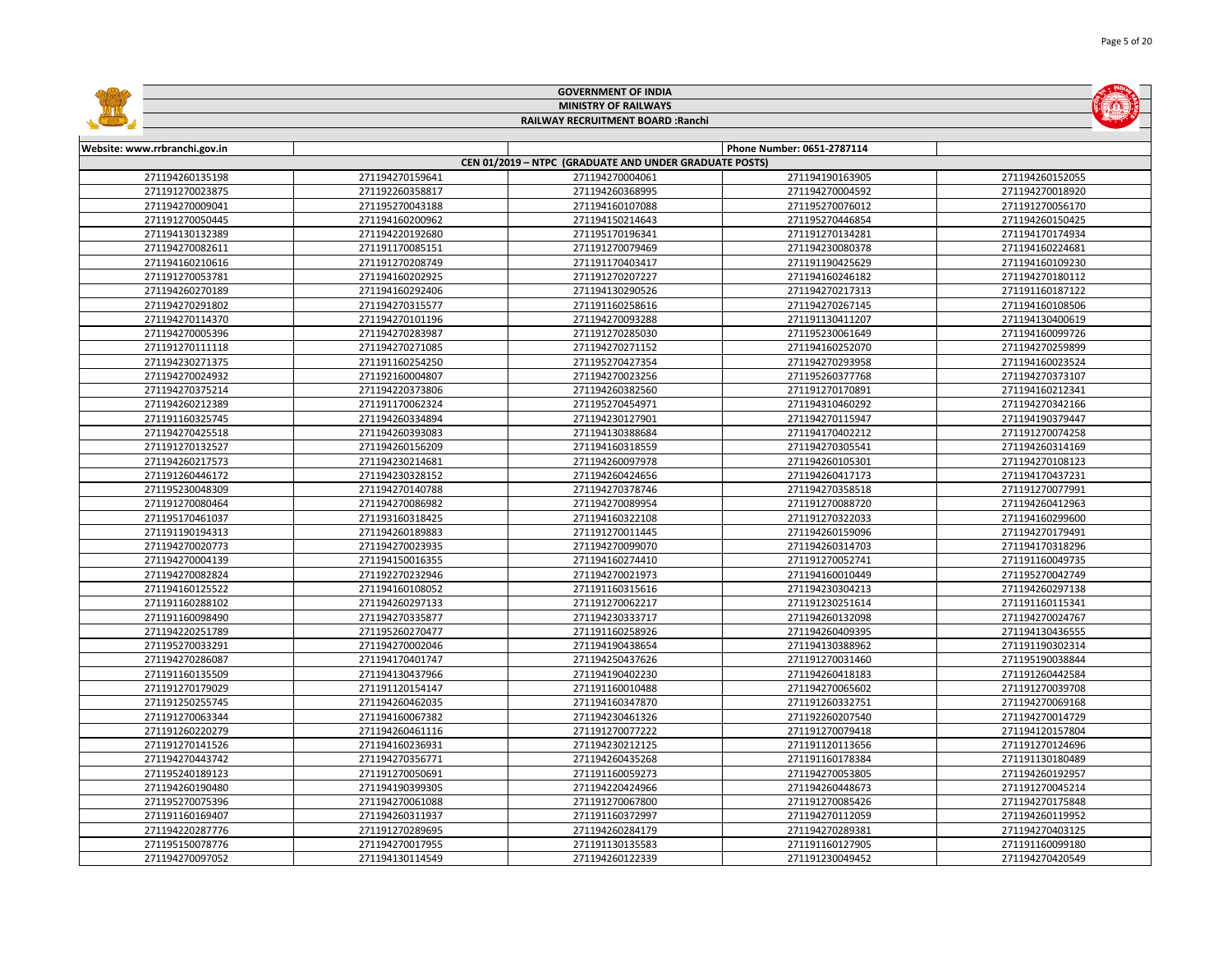|                                    |                                    | <b>GOVERNMENT OF INDIA</b>                             |                                    |                                    |  |  |
|------------------------------------|------------------------------------|--------------------------------------------------------|------------------------------------|------------------------------------|--|--|
| <b>MINISTRY OF RAILWAYS</b>        |                                    |                                                        |                                    |                                    |  |  |
|                                    |                                    | RAILWAY RECRUITMENT BOARD : Ranchi                     |                                    |                                    |  |  |
|                                    |                                    |                                                        |                                    |                                    |  |  |
| Website: www.rrbranchi.gov.in      |                                    |                                                        | Phone Number: 0651-2787114         |                                    |  |  |
|                                    |                                    | CEN 01/2019 - NTPC (GRADUATE AND UNDER GRADUATE POSTS) |                                    |                                    |  |  |
| 271194170412725                    | 271194270067614                    | 271194270179164                                        | 271194270182133                    | 271194170140433                    |  |  |
| 271194160014978                    | 271194130127803                    | 271194270257211                                        | 271191160001774                    | 271194160357268                    |  |  |
| 271194160319385                    | 271194270305946                    | 271194130288616                                        | 271194270009064                    | 271191270013860                    |  |  |
| 271194170075081                    | 271194270060058                    | 271194260276498                                        | 271194270251940                    | 271195260255889                    |  |  |
| 271194270149009                    | 271194270159023                    | 271194260151997                                        | 271192260136134                    | 271194160138639                    |  |  |
| 271194310265280                    | 271194270017749                    | 271194270369044                                        | 271191120323509                    | 271194230284293                    |  |  |
| 271191160205952                    | 271191260214884                    | 271194270203015                                        | 271194270012785                    | 271194190384624                    |  |  |
| 271194130413873                    | 271194270213844                    | 271194260237651                                        | 271194270390064                    | 271191260034590                    |  |  |
| 271194270005721                    | 271194270018338                    | 271191270188930                                        | 271195190117097                    | 271194270129530                    |  |  |
| 271194270008052                    | 271191220318518                    | 271194160285891                                        | 271194150425861                    | 271194270395436                    |  |  |
| 271193270068698                    | 271195270065314                    | 271194260227919                                        | 271195250237047                    | 271192170218905                    |  |  |
| 271192260240121                    | 271195270071887                    | 271195270067624                                        | 271191270075753                    | 271194270070901                    |  |  |
| 271194270022021                    | 271195270082486                    | 271194160330574                                        | 271194160343670                    | 271194120337506                    |  |  |
| 271194160348369                    | 271191160093242                    | 271191160137136                                        | 271191170135188                    | 271191170423051                    |  |  |
| 271194220409489                    | 271194230246214                    | 271194260240348                                        | 271191270235975                    | 271194270177137                    |  |  |
| 271191170111751                    | 271191270357343                    | 271191160333516                                        | 271194260327392                    | 271194250446278                    |  |  |
| 271194270459761                    | 271194260465795                    | 271194270458175                                        | 271192190456975                    | 271195270050855                    |  |  |
| 271194270051708                    | 271191220190339                    | 271195260194167                                        | 271191220190493                    | 271194260453563                    |  |  |
| 271194220453324                    | 271194170047882                    | 271194270114918                                        | 271191230197968                    | 271194230197204                    |  |  |
| 271191270087842                    | 271194160285310                    | 271194270309617                                        | 271191250152724                    | 271194130155406                    |  |  |
| 271195190160541                    | 271194260436674                    | 271195270047165                                        | 271194270468207                    | 271195170392613                    |  |  |
| 271192270028008                    | 271191260040864                    | 271194260358399                                        | 271194270376776                    | 271191260360734                    |  |  |
| 271191270381797                    | 271191270163675                    | 271194260406830                                        | 271195270039315                    | 271195270034224                    |  |  |
| 271194270130706                    | 271194260164297                    | 271194270150570                                        | 271194270230739                    | 271194230058635                    |  |  |
| 271191270050846                    | 271194270048294                    | 271194270053022                                        | 271194260412896                    | 271194230319056                    |  |  |
| 271195250389490                    | 271191260393842                    | 271194130389352                                        | 271192270008985                    | 271194160250378                    |  |  |
| 271192240264418                    | 271194270269757                    | 271194160277859                                        | 271194270260923                    | 271194230260058                    |  |  |
| 271194230255048                    | 271191270066324                    | 271191250083430                                        | 271194270005720                    | 271194160295977                    |  |  |
| 271191270316366                    | 271191220411628                    | 271194220437581                                        | 271194260166723                    | 271194270002982                    |  |  |
| 271191120288283                    | 271194270301662                    | 271194160023831                                        | 271194270264931                    | 271194270079168                    |  |  |
| 271194270395812                    | 271191130434493                    | 271191270055547                                        | 271191130111120                    | 271194270109668                    |  |  |
| 271194260376193                    | 271193260070841                    | 271194260163642                                        | 271194160162639                    | 271194270159667                    |  |  |
| 271194270171680                    | 271194170248012                    | 271194270186606                                        | 271194270177328                    | 271191160177949                    |  |  |
| 271194260189292                    | 271194160210200                    | 271191220247962                                        | 271192130198906                    | 271194160246919                    |  |  |
| 271195220449562                    | 271194230348607                    | 271191230352674                                        | 271194260334149                    | 271195270063375                    |  |  |
| 271195270065211                    | 271191270001121                    | 271191160249994                                        | 271191160291891                    | 271191150299921                    |  |  |
| 271194150403845                    | 271192170392203                    | 271191130386516                                        | 271194160015596                    | 271195270086131                    |  |  |
| 271191270034865                    | 271191230028741                    | 271194270042031                                        | 271194260469344                    | 271194230457637                    |  |  |
| 271195260419120                    | 271194260438238                    | 271194270427364                                        | 271194160345333                    | 271191160338888                    |  |  |
| 271194270217255                    | 271191160246857                    | 271194260203956                                        | 271194270005220                    | 271194190047732                    |  |  |
| 271194190305132                    | 271194230285050                    | 271194150190176                                        | 271194230131237                    | 271194160089253                    |  |  |
| 271195270090121                    | 271194270404382                    | 271194160096204                                        | 271194270109519                    | 271194150102259                    |  |  |
| 271194190110961                    | 271191190045448                    | 271195270074574                                        | 271194260453671                    | 271194260165229                    |  |  |
| 271194270166117                    | 271192190175347                    | 271194230154454                                        | 271191160289804                    | 271191270139278                    |  |  |
| 271194130169471                    | 271191160173465                    | 271195260149909                                        | 271194270172832                    | 271191270046922                    |  |  |
| 271194170044843                    | 271194270260188                    | 271194170254981                                        | 271195190045799                    | 271191160124101                    |  |  |
| 271194270091842                    | 271194160091835                    | 271191270019346                                        | 271194270015301                    | 271191130233251                    |  |  |
| 271191270054831<br>271191270393927 | 271194260383242<br>271194270250118 | 271191160354283<br>271194270279303                     | 271194270355976<br>271194230252116 | 271194260432415<br>271194270252009 |  |  |
|                                    |                                    |                                                        |                                    |                                    |  |  |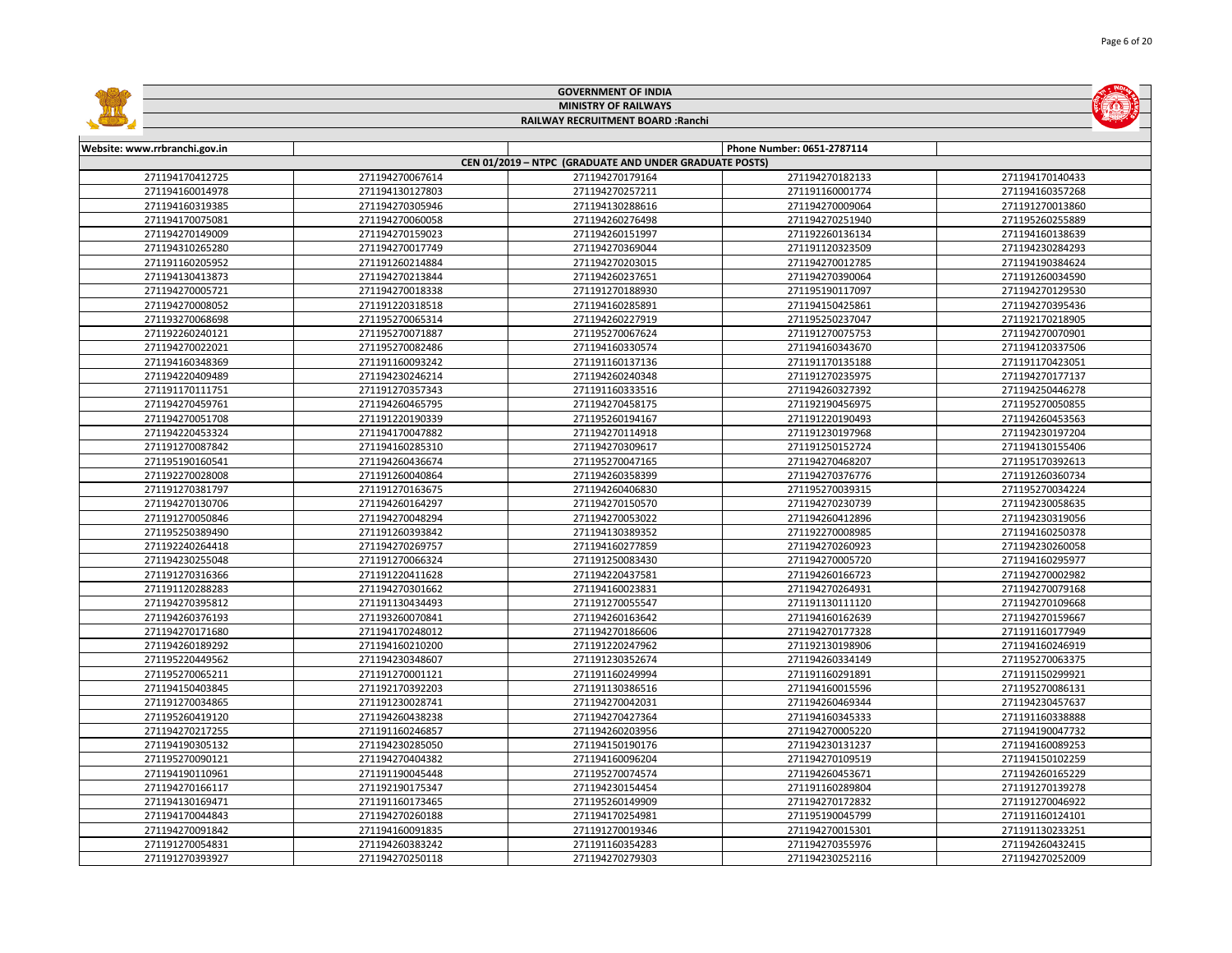|                                    |                            | <b>GOVERNMENT OF INDIA</b>                             |                 |                 |  |  |
|------------------------------------|----------------------------|--------------------------------------------------------|-----------------|-----------------|--|--|
|                                    |                            | <b>MINISTRY OF RAILWAYS</b>                            |                 |                 |  |  |
| RAILWAY RECRUITMENT BOARD : Ranchi |                            |                                                        |                 |                 |  |  |
| Website: www.rrbranchi.gov.in      | Phone Number: 0651-2787114 |                                                        |                 |                 |  |  |
|                                    |                            | CEN 01/2019 - NTPC (GRADUATE AND UNDER GRADUATE POSTS) |                 |                 |  |  |
| 271194270276548                    | 271191270258171            | 271194260275700                                        | 271194260265767 | 271194170425511 |  |  |
| 271194260425503                    | 271194190364462            | 271194270357907                                        | 271194190372929 | 271194270188428 |  |  |
| 271194230188900                    | 271192270033227            | 271191270072268                                        | 271195230064314 | 271195270060164 |  |  |
| 271194260143177                    | 271194160149571            | 271194160161809                                        | 271194270011388 | 271194260101501 |  |  |
| 271194260100037                    | 271194160025920            | 271191190442233                                        | 271194130428418 | 271194190438273 |  |  |
| 271194230412483                    | 271194270386568            | 271194160030114                                        | 271194160301920 | 271194260315503 |  |  |
| 271192270318122                    | 271194130404202            | 271195270085558                                        | 271194260244651 | 271194260246932 |  |  |
| 271195260324055                    | 271194260321856            | 271195260299473                                        | 271194270026181 | 271195270059714 |  |  |
| 271191260064684                    | 271194270142401            | 271194270174060                                        | 271194230173379 | 271194270166643 |  |  |
| 271191270006668                    | 271194260369604            | 271194260279916                                        | 271191270048449 | 271191270242481 |  |  |
| 271194160082388                    | 271194280023372            | 271194170415308                                        | 271194130386623 | 271194190430848 |  |  |
| 271194220342944                    | 271194220350669            | 271194260350404                                        | 271194160346113 | 271194270098513 |  |  |
| 271191130097414                    | 271195270073542            | 271191160250500                                        | 271194270004255 | 271194250340552 |  |  |
| 271194160342737                    | 271194160221512            | 271191160248353                                        | 271194230245750 | 271194220243119 |  |  |
| 271194160197096                    | 271194160226681            | 271191160316700                                        | 271194130426161 | 271194260424615 |  |  |
| 271194270446552                    | 271194270086445            | 271194270061067                                        | 271194230283930 | 271194260148425 |  |  |
| 271191270156199                    | 271195270056263            | 271191220195275                                        | 271194190194202 | 271195260418850 |  |  |
| 271194270014429                    | 271194130128684            | 271194260162107                                        | 271194260155686 | 271194150145720 |  |  |
| 271192270132611                    | 271194260418891            | 271194260459293                                        | 271194260448621 | 271194270118921 |  |  |
| 271194190110337                    | 271194160227608            | 271191160241301                                        | 271194160107606 | 271191190119158 |  |  |
| 271194120094922                    | 271191270153408            | 271194160306162                                        | 271191160296037 | 271194130293398 |  |  |
| 271191160322245                    | 271191310460100            | 271194160265458                                        | 271194160116288 | 271194160108394 |  |  |
| 271194160037066                    | 271194260464263            | 271195270035558                                        | 271195170029540 | 271195130411802 |  |  |
| 271194270408115                    | 271194220387341            | 271194270005619                                        | 271191160256861 | 271194160259772 |  |  |
| 271191160250595                    | 271191160278403            | 271194260333372                                        | 271191230142516 | 271195260145979 |  |  |
| 271194260244910                    | 271194260242012            | 271194270244389                                        | 271194270223365 | 271191220283157 |  |  |
| 271194160267813                    | 271191160262220            | 271191220270671                                        | 271191270463322 | 271192190465992 |  |  |
| 271194260149574                    | 271194260150879            | 271194270058936                                        | 271194270050197 | 271194230059179 |  |  |
| 271194270092366                    | 271194270108508            | 271194270060723                                        | 271191270078677 | 271194270393458 |  |  |
| 271191170089554                    | 271194260217099            | 271194260209601                                        | 271191270184177 | 271191190180463 |  |  |
| 271194260416142                    | 271195230069953            | 271194260357794                                        | 271192150153026 | 271194270166836 |  |  |
| 271194270145713                    | 271191270173371            | 271191160137575                                        | 271191260205483 | 271194270207680 |  |  |
| 271191270360527                    | 271194270379988            | 271191270040734                                        | 271194160046853 | 271194230304464 |  |  |
| 271191260286849                    | 271194260324000            | 271194260314185                                        | 271195270036671 | 271194270042156 |  |  |
| 271194310232742                    | 271191270234902            | 271194260368116                                        | 271195270365318 | 271194270359697 |  |  |
| 271194160366067                    | 271194260378257            | 271194260461988                                        | 271194260428046 | 271194230324271 |  |  |
| 271194160317253                    | 271191220320139            | 271194160020313                                        | 271194160184207 | 271195270052012 |  |  |
| 271194150432477                    | 271194260399911            | 271191270393291                                        | 271191190111594 | 271194190109223 |  |  |
| 271194160024474                    | 271194230134920            | 271195260176190                                        | 271194260136532 | 271194270174029 |  |  |
| 271194120164227                    | 271195270063129            | 271194130400873                                        | 271194260401589 | 271191220288114 |  |  |
| 271194260308751                    | 271191160269564            | 271191160272937                                        | 271194220328335 | 271194260343482 |  |  |
| 271194270333921                    | 271194130459486            | 271192270087544                                        | 271195270085107 | 271191270083436 |  |  |
| 271194270078893                    | 271194270016980            | 271194270349397                                        | 271191160348921 | 271194220349646 |  |  |
| 271191270350464                    | 271191160353942            | 271194230385338                                        | 271194170436904 | 271195270436393 |  |  |
| 271194170425663                    | 271191160151122            | 271191270193753                                        | 271194160057531 | 271195270048049 |  |  |
| 271194160111440                    | 271194270092570            | 271191270033215                                        | 271191270025045 | 271194190419205 |  |  |
| 271194170384219                    | 271194270110026            | 271194260106090                                        | 271191120101784 | 271194250106352 |  |  |
| 271191270039018                    | 271191270038727            | 271194150210754                                        | 271194260219853 | 271191160220525 |  |  |
| 271194270198962                    | 271194230198169            | 271194270207929                                        | 271194160217788 | 271194310463228 |  |  |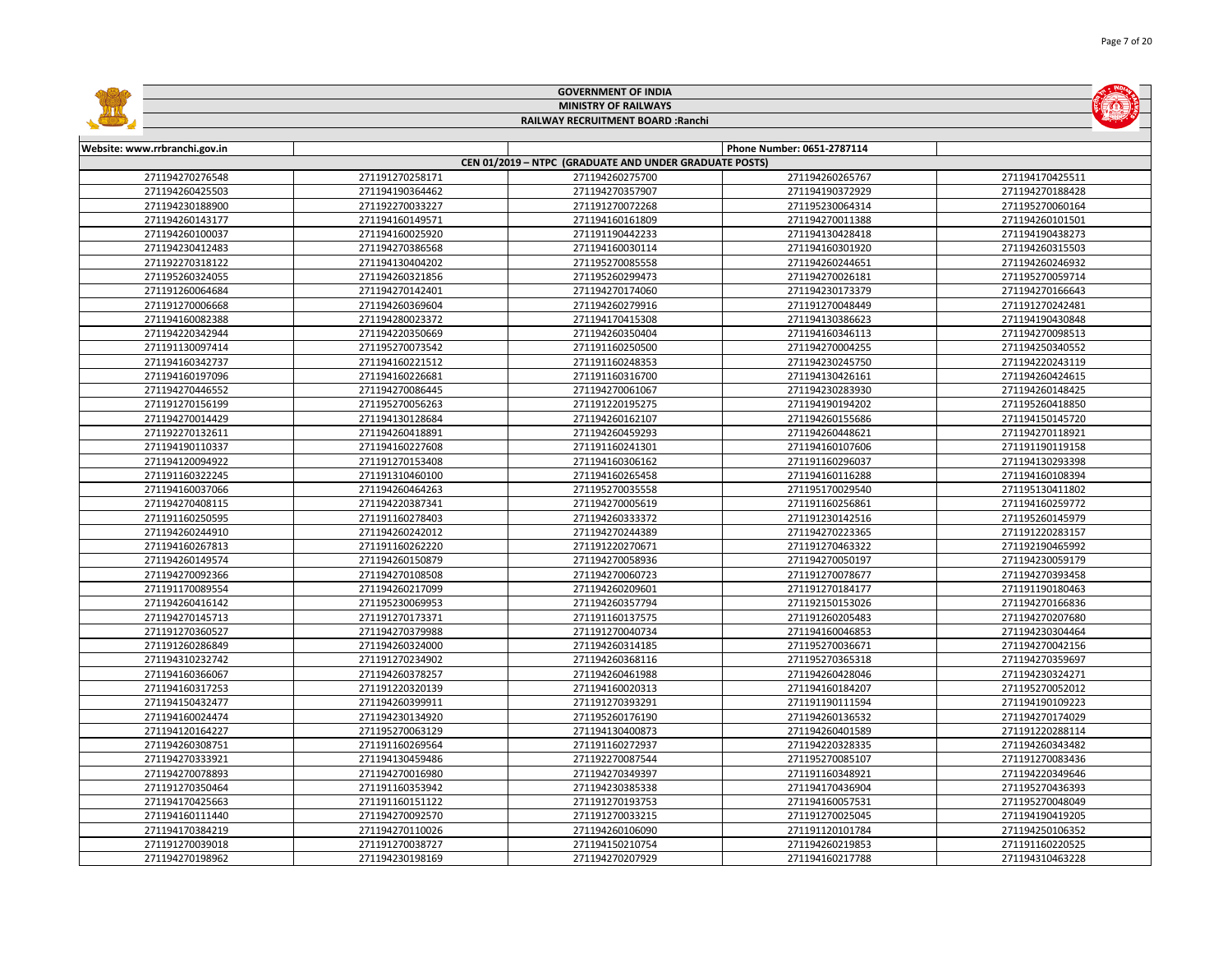|                               |                 | <b>GOVERNMENT OF INDIA</b>                             |                            |                 |  |  |
|-------------------------------|-----------------|--------------------------------------------------------|----------------------------|-----------------|--|--|
| <b>MINISTRY OF RAILWAYS</b>   |                 |                                                        |                            |                 |  |  |
|                               |                 | RAILWAY RECRUITMENT BOARD : Ranchi                     |                            |                 |  |  |
|                               |                 |                                                        |                            |                 |  |  |
| Website: www.rrbranchi.gov.in |                 |                                                        | Phone Number: 0651-2787114 |                 |  |  |
|                               |                 | CEN 01/2019 - NTPC (GRADUATE AND UNDER GRADUATE POSTS) |                            |                 |  |  |
| 271191250462131               | 271194220243471 | 271191160244565                                        | 271191270215388            | 271191160020735 |  |  |
| 271192270062829               | 271194270166740 | 271191150407137                                        | 271195130385262            | 271191270020663 |  |  |
| 271194220280558               | 271194260259717 | 271191160302940                                        | 271194260300790            | 271191190319246 |  |  |
| 271194230308205               | 271194160302896 | 271194270132928                                        | 271194270079108            | 271191170089571 |  |  |
| 271191260436152               | 271195260439292 | 271194160337842                                        | 271191230083740            | 271191270088681 |  |  |
| 271193230274686               | 271191160267638 | 271194260277996                                        | 271194270212092            | 271191190200622 |  |  |
| 271191160230662               | 271191220234029 | 271191270020810                                        | 271192170177180            | 271192160180570 |  |  |
| 271195270052042               | 271191270048684 | 271194130401195                                        | 271194160147119            | 271194170064883 |  |  |
| 271191160074647               | 271194270183772 | 271195160044000                                        | 271192270038675            | 271194160033534 |  |  |
| 271195270088428               | 271194160083239 | 271191270004471                                        | 271194190432068            | 271191260392301 |  |  |
| 271194260221243               | 271194260375328 | 271191300371299                                        | 271191170040908            | 271194160370946 |  |  |
| 271194260198528               | 271194230212507 | 271194230235096                                        | 271194270022952            | 271194220425298 |  |  |
| 271195130392644               | 271195260314244 | 271194270008784                                        | 271194270025214            | 271194260301229 |  |  |
| 271194130248090               | 271194220167472 | 271194260170663                                        | 271194130144923            | 271194260366290 |  |  |
| 271194270010662               | 271191270106642 | 271191270063870                                        | 271191270021916            | 271195270058493 |  |  |
| 271194160335724               | 271195260330575 | 271194230355937                                        | 271191270077341            | 271191270063428 |  |  |
| 271194230068806               | 271195270063857 | 271191270072263                                        | 271191190426519            | 271194190460588 |  |  |
| 271194230296249               | 271194270338295 | 271194260335559                                        | 271194160352671            | 271194230325551 |  |  |
| 271194270329540               | 271194260331579 | 271194270326672                                        | 271194260263723            | 271194260270560 |  |  |
| 271194270280184               | 271194260264786 | 271194230407367                                        | 271194130433521            | 271194260435397 |  |  |
| 271195150113885               | 271194270113694 | 271195270044971                                        | 271195250445278            | 271192120193308 |  |  |
| 271194270193285               | 271194190195182 | 271194170430427                                        | 271194270391369            | 271194190404020 |  |  |
| 271194270093037               | 271194270092345 | 271194260125266                                        | 271195120033539            | 271195270037916 |  |  |
| 271194260153061               | 271194270011665 | 271194220458828                                        | 271194270076050            | 271194160087104 |  |  |
| 271194270086830               | 271195270080798 | 271194170311775                                        | 271194270017108            | 271194150014652 |  |  |
| 271194270180435               | 271194270189614 | 271194160178254                                        | 271194270330473            | 271194270259180 |  |  |
| 271194160260584               | 271194260262902 | 271194190261485                                        | 271194270256165            | 271194270012179 |  |  |
| 271194270295618               | 271194250298632 | 271194230305695                                        | 271194270285038            | 271194270211212 |  |  |
| 271194270213512               | 271194130223849 | 271194160032684                                        | 271194170412185            | 271194170424761 |  |  |
| 271194260241257               | 271194260212583 | 271194170417312                                        | 271194270445897            | 271194270456585 |  |  |
| 271194130410075               | 271194260146751 | 271195270082495                                        | 271194270071329            | 271195270050037 |  |  |
| 271194270055017               | 271195230036048 | 271194170041981                                        | 271194170040303            | 271194160231321 |  |  |
| 271194230226956               | 271195130421615 | 271194130384826                                        | 271194270181414            | 271194260248362 |  |  |
| 271194260242187               | 271194230223071 | 271194270162647                                        | 271195130149912            | 271194160166278 |  |  |
| 271194270015255               | 271194160373300 | 271194260372163                                        | 271192170295635            | 271194160323883 |  |  |
| 271194270285237               | 271194270094008 | 271194160109141                                        | 271194230405848            | 271194160136192 |  |  |
| 271194270144974               | 271194260162855 | 271194260149632                                        | 271194270419622            | 271194230420837 |  |  |
| 271194270009134               | 271194270188486 | 271194230330423                                        | 271195270052546            | 271195190227105 |  |  |
| 271194260247271               | 271194160247334 | 271194170430239                                        | 271194260389028            | 271194270210294 |  |  |
| 271194160366014               | 271194230328056 | 271194130410360                                        | 271194270396694            | 271194130406600 |  |  |
| 271194160343816               | 271194270326140 | 271194270355926                                        | 271194270350198            | 271194270036038 |  |  |
| 271195130115885               | 271194160276975 | 271194270262000                                        | 271192220281775            | 271194270255658 |  |  |
| 271194160024616               | 271195150193927 | 271194260260178                                        | 271194270254202            | 271194230460109 |  |  |
| 271194160097128               | 271194270053224 | 271194270108143                                        | 271195260105722            | 271194270103710 |  |  |
| 271193270092455               | 271194270029120 | 271195270459438                                        | 271192260438349            | 271194270076937 |  |  |
| 271192270078887               | 271194270318796 | 271194260304967                                        | 271194270003506            | 271194270254456 |  |  |
| 271194230138581               | 271194150137945 | 271194230044393                                        | 271194160324458            | 271194160309536 |  |  |
| 271194160344576               | 271194270327219 | 271194260352962                                        | 271194160339148            | 271194270351581 |  |  |
| 271194270276898               | 271194160249939 | 271194260260328                                        | 271194230249799            | 271194260265943 |  |  |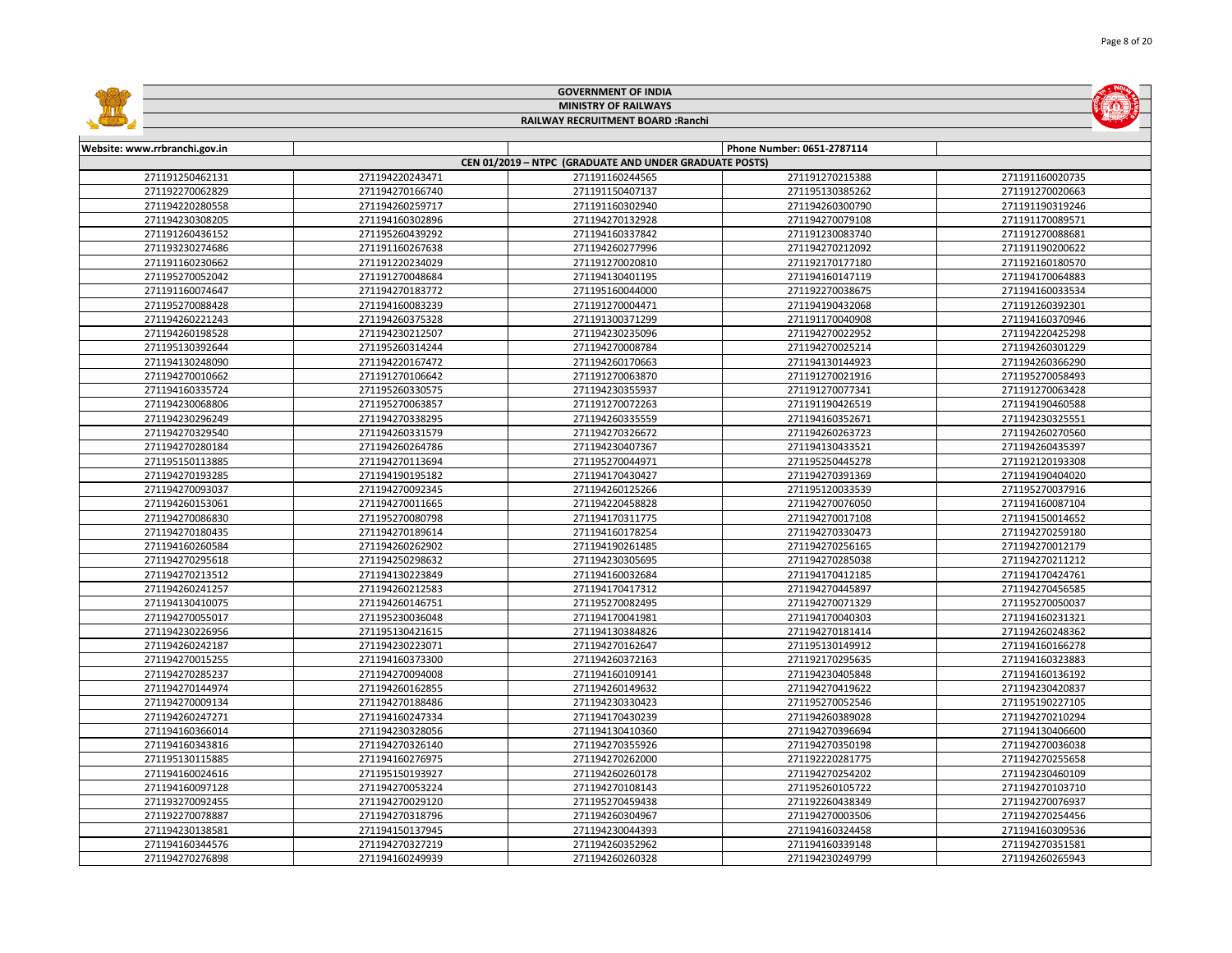|                               |                 | <b>GOVERNMENT OF INDIA</b>                             |                            |                 |
|-------------------------------|-----------------|--------------------------------------------------------|----------------------------|-----------------|
| <b>MINISTRY OF RAILWAYS</b>   |                 |                                                        |                            |                 |
|                               |                 | RAILWAY RECRUITMENT BOARD : Ranchi                     |                            |                 |
|                               |                 |                                                        |                            |                 |
| Website: www.rrbranchi.gov.in |                 |                                                        | Phone Number: 0651-2787114 |                 |
|                               |                 | CEN 01/2019 - NTPC (GRADUATE AND UNDER GRADUATE POSTS) |                            |                 |
| 271194270279455               | 271194190278385 | 271194270266542                                        | 271194260251532            | 271194260425681 |
| 271195270392749               | 271194190391336 | 271195190412474                                        | 271194230151417            | 271192260160184 |
| 271195130154269               | 271194170037416 | 271192270060670                                        | 271195270066952            | 271194260469982 |
| 271194160166596               | 271194260140641 | 271194270171796                                        | 271195270142585            | 271194230152180 |
| 271194270143587               | 271194160034441 | 271194270021018                                        | 271195270052976            | 271194270050078 |
| 271194270317565               | 271194270315313 | 271194270315797                                        | 271194260308669            | 271194120306982 |
| 271194270033284               | 271194160210955 | 271194270163717                                        | 271194270175889            | 271192190400597 |
| 271192130246825               | 271194250411212 | 271194170425159                                        | 271195270060364            | 271195270061662 |
| 271194220364951               | 271194270378094 | 271194150379487                                        | 271194260142429            | 271194270222359 |
| 271192230092962               | 271194270371042 | 271194260322726                                        | 271194230320073            | 271192270077953 |
| 271194260288679               | 271194170415555 | 271194130386295                                        | 271194160376520            | 271194260383532 |
| 271194270369123               | 271194260446934 | 271195270462288                                        | 271192220290010            | 271194160287493 |
| 271194270020145               | 271194270023261 | 271194260156313                                        | 271194270184884            | 271194160179079 |
| 271194160177945               | 271194120236916 | 271194260330294                                        | 271194270055829            | 271195270053062 |
| 271194280056505               | 271194270073037 | 271194270061432                                        | 271195260411503            | 271194160335733 |
| 271192220328890               | 271194270335372 | 271194270325809                                        | 271194270009202            | 271194260196287 |
| 271194260193577               | 271194270191243 | 271194270424866                                        | 271194150396996            | 271194130424658 |
| 271194260422446               | 271194170390013 | 271194270408082                                        | 271194260412734            | 271194190421271 |
| 271194270261584               | 271194190260777 | 271194270278300                                        | 271195270078745            | 271194190129442 |
| 271195270048671               | 271194240091851 | 271194270122291                                        | 271195270034771            | 271193270214969 |
| 271194260463966               | 271192310453954 | 271194270250152                                        | 271194270099221            | 271195270468690 |
| 271194270444642               | 271194230453079 | 271194130403328                                        | 271194260431744            | 271195130073799 |
| 271194270046563               | 271194260356141 | 271194270326584                                        | 271194270067366            | 271194160275232 |
| 271194270276918               | 271194260258030 | 271194260263809                                        | 271194160254124            | 271195130046656 |
| 271194160262859               | 271194260399663 | 271194190384228                                        | 271194270469003            | 271194190449467 |
| 271195260313987               | 271192220130464 | 271194270283223                                        | 271194260293975            | 271195270032550 |
| 271195270046698               | 271194160316134 | 271194270241167                                        | 271194270021647            | 271195220063793 |
| 271194170068915               | 271194160204369 | 271194160222229                                        | 271195270030958            | 271195270031099 |
| 271194270462174               | 271194220465851 | 271194270056256                                        | 271194270017882            | 271194170401089 |
| 271194270156108               | 271194260172160 | 271194130429452                                        | 271194130389455            | 271194260189621 |
| 271194160360732               | 271194270359203 | 271194190323549                                        | 271194260317229            | 271194230304752 |
| 271194270293312               | 271194270289444 | 271194160080187                                        | 271194270114661            | 271194270443474 |
| 271194270398292               | 271194190400988 | 271194270407339                                        | 271194260395653            | 271194160226391 |
| 271194120167736               | 271194160004557 | 271194260114446                                        | 271194270217652            | 271194160215322 |
| 271194270016287               | 271194170402407 | 271194270438830                                        | 271194220425805            | 271192270077302 |
| 271194270013601               | 271194270008833 | 271194270329187                                        | 271194260315599            | 271194270004556 |
| 271194270187590               | 271194270184133 | 271194260182364                                        | 271194190361052            | 271194270381466 |
| 271194270369021               | 271194260428665 | 271194130417307                                        | 271192260392102            | 271192220439049 |
| 271194160182077               | 271195160000849 | 271194260104185                                        | 271194150122389            | 271194260129287 |
| 271194160210470               | 271194270222167 | 271192260243979                                        | 271194170340732            | 271194270328007 |
| 271195260353028               | 271194250462939 | 271194220452610                                        | 271194130155578            | 271194260141418 |
| 271194270003904               | 271194260190368 | 271192270051973                                        | 271194160354448            | 271194260332314 |
| 271194270329065               | 271195270069351 | 271194270030935                                        | 271195270031438            | 271194270468504 |
| 271194270055283               | 271194160047910 | 271192160049278                                        | 271194160048984            | 271195270055522 |
| 271194270000298               | 271194260268637 | 271194270256205                                        | 271194130427324            | 271194150414649 |
| 271194260429231               | 271192120156373 | 271194270130602                                        | 271194220446913            | 271194260458337 |
| 271194170433572               | 271194170440055 | 271194130412570                                        | 271194160023175            | 271194260467895 |
| 271194230457675               | 271195250458660 | 271195270030440                                        | 271194160259621            | 271194270253393 |
| 271192270060038               | 271194270261302 | 271194270253693                                        | 271194270260004            | 271194270466065 |



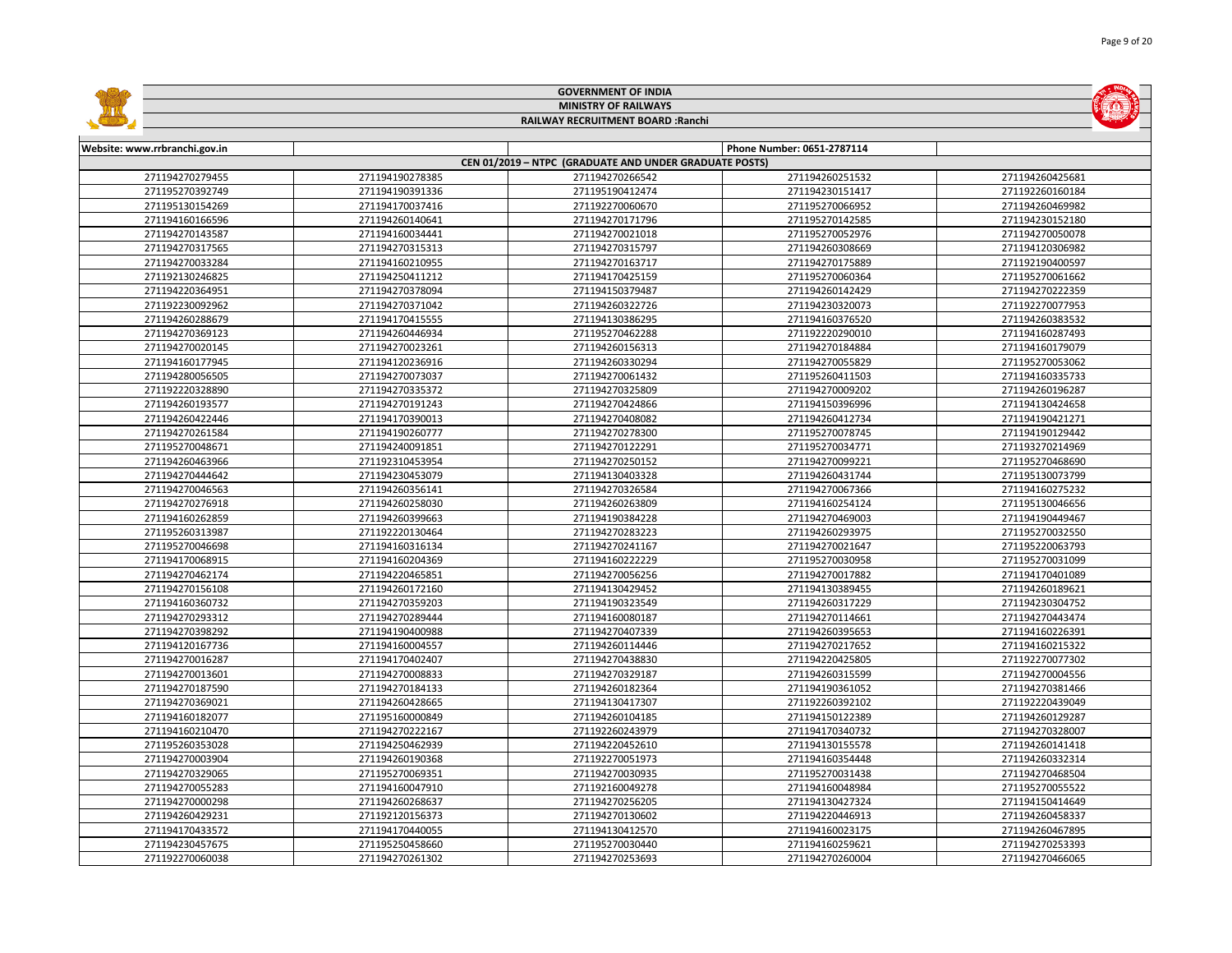|                               |                             | <b>GOVERNMENT OF INDIA</b>                             |                            |                 |  |  |
|-------------------------------|-----------------------------|--------------------------------------------------------|----------------------------|-----------------|--|--|
|                               | <b>MINISTRY OF RAILWAYS</b> |                                                        |                            |                 |  |  |
|                               |                             | RAILWAY RECRUITMENT BOARD : Ranchi                     |                            |                 |  |  |
|                               |                             |                                                        |                            |                 |  |  |
| Website: www.rrbranchi.gov.in |                             |                                                        | Phone Number: 0651-2787114 |                 |  |  |
|                               |                             | CEN 01/2019 - NTPC (GRADUATE AND UNDER GRADUATE POSTS) |                            |                 |  |  |
| 271192260465403               | 271194260452656             | 271193270038016                                        | 271195170421842            | 271194230174895 |  |  |
| 271194260167356               | 271194160003327             | 271194270347985                                        | 271194260346383            | 271194160345753 |  |  |
| 271194260261168               | 271194260264375             | 271194270274083                                        | 271194220280431            | 271194260243144 |  |  |
| 271194270220914               | 271194160198611             | 271194270409164                                        | 271194170419630            | 271194260138508 |  |  |
| 271195160011619               | 271194160304072             | 271194160290057                                        | 271194220300764            | 271194270223892 |  |  |
| 271195260223535               | 271194270199292             | 271194270003031                                        | 271195220075240            | 271194160063911 |  |  |
| 271194270068974               | 271195190075812             | 271195270061530                                        | 271192220241731            | 271194260225747 |  |  |
| 271195170421171               | 271194190415701             | 271194270430999                                        | 271193260043055            | 271194160135485 |  |  |
| 271194160290880               | 271194270310594             | 271194220298322                                        | 271194270283945            | 271194260464267 |  |  |
| 271194260453943               | 271195270082398             | 271194270090806                                        | 271194190107251            | 271194260371518 |  |  |
| 271194160364363               | 271194270120479             | 271194270099731                                        | 271194190167203            | 271194260421764 |  |  |
| 271194190188992               | 271194270181447             | 271194130185021                                        | 271194260357842            | 271194260380924 |  |  |
| 271195270077692               | 271195230181924             | 271194260299102                                        | 271194160323621            | 271194130448130 |  |  |
| 271194270311896               | 271194230292679             | 271194270284300                                        | 271194250293614            | 271194270284525 |  |  |
| 271194260299474               | 271194190417811             | 271194260396709                                        | 271194190392898            | 271194260438380 |  |  |
| 271194260432871               | 271194130400851             | 271194230395458                                        | 271194130429802            | 271194230415172 |  |  |
| 271194190405556               | 271194190153633             | 271195130433121                                        | 271194270399993            | 271194270104067 |  |  |
| 271194260117549               | 271194270345613             | 271194260345145                                        | 271194270337573            | 271194270355922 |  |  |
| 271194160004653               | 271195260201046             | 271194270209244                                        | 271194190208085            | 271194270356851 |  |  |
| 271194160353802               | 271194270010148             | 271194160016299                                        | 271194270019177            | 271194270228304 |  |  |
| 271192160289668               | 271194160309161             | 271194270196441                                        | 271194260108459            | 271194160196695 |  |  |
| 271194230112405               | 271194260117406             | 271194260371602                                        | 271194270073214            | 271194270075524 |  |  |
| 271194160148998               | 271194270163573             | 271194190173965                                        | 271195270054476            | 271194270056248 |  |  |
| 271194270058444               | 271194270451211             | 271194260167780                                        | 271194270174173            | 271194190164653 |  |  |
| 271194160273798               | 271194260258980             | 271194160246398                                        | 271194150247503            | 271194170235876 |  |  |
| 271194250455465               | 271194270064865             | 271194130415453                                        | 271194130405639            | 271194190413236 |  |  |
| 271194230262889               | 271194160256934             | 271194170422343                                        | 271194170392841            | 271194170438887 |  |  |
| 271194130432901               | 271194130409559             | 271194170425058                                        | 271194270162116            | 271194260139702 |  |  |
| 271194160272851               | 271194160266737             | 271194160277184                                        | 271194270249358            | 271194160356734 |  |  |
| 271194160154729               | 271194130142749             | 271194190425990                                        | 271194160268016            | 271194270074485 |  |  |
| 271194160238182               | 271194230239459             | 271194270023303                                        | 271194270008863            | 271195270012911 |  |  |
| 271194270146403               | 271194160157016             | 271194270145708                                        | 271192190442570            | 271194260435267 |  |  |
| 271194160357838               | 271195270068672             | 271194270034981                                        | 271194270200769            | 271194220200531 |  |  |
| 271194160225534               | 271194160235816             | 271194270199186                                        | 271194270198855            | 271194170422576 |  |  |
| 271195270409053               | 271194190442458             | 271194130387292                                        | 271194220410551            | 271194220392419 |  |  |
| 271194170436773               | 271194220440268             | 271194260136402                                        | 271195260136638            | 271194270092465 |  |  |
| 271194260397343               | 271194270229428             | 271194260221782                                        | 271194260220729            | 271194270023316 |  |  |
| 271192170287168               | 271194230321883             | 271194190283641                                        | 271194160296908            | 271194250285040 |  |  |
| 271194260445549               | 271194190457040             | 271194270051555                                        | 271194270091985            | 271194270083715 |  |  |
| 271195130421211               | 271195130412378             | 271194270184837                                        | 271194270178170            | 271195260189295 |  |  |
| 271194270110132               | 271194270106468             | 271194270092084                                        | 271194260361715            | 271194230456401 |  |  |
| 271194160286933               | 271194160181276             | 271194270184345                                        | 271194240183102            | 271194130388852 |  |  |
| 271194270022074               | 271194270359856             | 271194230373324                                        | 271194260365993            | 271194160024793 |  |  |
| 271194130165600               | 271194260145626             | 271194260135036                                        | 271194120156981            | 271194160296369 |  |  |
| 271194230306138               | 271194270012586             | 271194190439573                                        | 271194270081020            | 271194160100088 |  |  |
| 271192260170169               | 271194190159310             | 271194220145309                                        | 271194270143781            | 271194270157357 |  |  |
| 271194260350971               | 271194270342742             | 271194160335673                                        | 271194220334229            | 271194260354106 |  |  |
| 271194270093360               | 271192270121419             | 271194260211066                                        | 271194230194709            | 271194190193173 |  |  |
| 271194270035720               | 271194270093515             | 271194190318860                                        | 271194270289209            | 271194270310479 |  |  |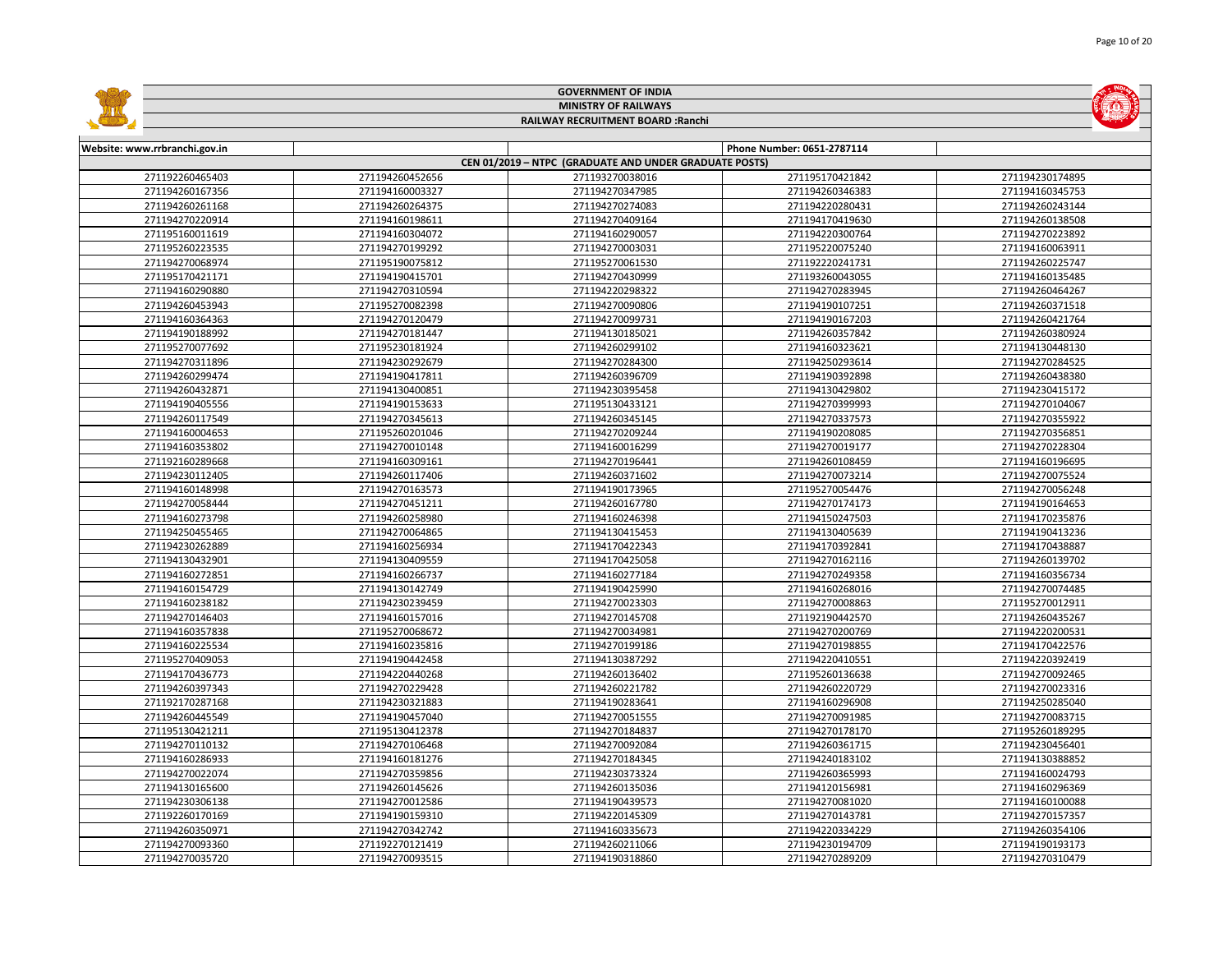|                               |                 | <b>GOVERNMENT OF INDIA</b>                             |                            |                 |  |  |  |
|-------------------------------|-----------------|--------------------------------------------------------|----------------------------|-----------------|--|--|--|
| <b>MINISTRY OF RAILWAYS</b>   |                 |                                                        |                            |                 |  |  |  |
|                               |                 | RAILWAY RECRUITMENT BOARD : Ranchi                     |                            |                 |  |  |  |
|                               |                 |                                                        |                            |                 |  |  |  |
| Website: www.rrbranchi.gov.in |                 |                                                        | Phone Number: 0651-2787114 |                 |  |  |  |
|                               |                 | CEN 01/2019 - NTPC (GRADUATE AND UNDER GRADUATE POSTS) |                            |                 |  |  |  |
| 271195270042114               | 271194220180634 | 271194190189230                                        | 271194260183038            | 271194170426343 |  |  |  |
| 271195250289814               | 271194150323412 | 271194270050656                                        | 271194270395759            | 271194150428907 |  |  |  |
| 271194130402881               | 271195270060004 | 271195270073786                                        | 271195270071771            | 271194270455825 |  |  |  |
| 271194220444210               | 271194270462012 | 271195270076170                                        | 271195170068933            | 271194270411377 |  |  |  |
| 271194220440988               | 271194220433696 | 271194270441316                                        | 271195270050982            | 271195270059274 |  |  |  |
| 271195260152380               | 271195260364301 | 271194270361980                                        | 271194220253055            | 271194270259133 |  |  |  |
| 271194160278746               | 271194250212820 | 271192160240370                                        | 271194270223236            | 271194230210594 |  |  |  |
| 271194270014391               | 271194260268969 | 271194160250791                                        | 271194260249658            | 271194230276501 |  |  |  |
| 271194270384062               | 271194270427424 | 271194220353107                                        | 271194270325345            | 271194260330632 |  |  |  |
| 271194270267746               | 271194160267783 | 271194220451013                                        | 271194220448030            | 271194130456067 |  |  |  |
| 271195270063220               | 271195270462566 | 271194130237584                                        | 271194160197672            | 271194160230694 |  |  |  |
| 271194260211282               | 271194270153718 | 271194260149363                                        | 271195130170930            | 271194160248249 |  |  |  |
| 271194190237717               | 271194130131672 | 271194270138352                                        | 271194160166742            | 271194270018897 |  |  |  |
| 271192260125085               | 271195270042849 | 271194160296336                                        | 271195260271975            | 271192220252652 |  |  |  |
| 271194230269703               | 271194270264070 | 271194230249758                                        | 271192230429710            | 271194130389024 |  |  |  |
| 271194260420621               | 271194230389738 | 271194270018613                                        | 271194270065955            | 271194160035080 |  |  |  |
| 271195270029286               | 271195270090804 | 271194130411304                                        | 271194130439333            | 271194260285624 |  |  |  |
| 271194190311143               | 271194270085157 | 271194270025476                                        | 271195270422029            | 271194260188603 |  |  |  |
| 271192270244713               | 271194270225412 | 271194270126074                                        | 271194120103719            | 271194160118093 |  |  |  |
| 271192270090363               | 271194230367646 | 271194270362881                                        | 271194260381145            | 271195130121186 |  |  |  |
| 271194270092818               | 271194270058645 | 271194160229823                                        | 271194160232991            | 271194260202244 |  |  |  |
| 271194230236546               | 271194270243426 | 271194230379926                                        | 271194270377520            | 271194170366697 |  |  |  |
| 271194260372148               | 271194260365180 | 271194160022147                                        | 271194270009987            | 271194260154949 |  |  |  |
| 271194190164583               | 271194190386939 | 271194230425167                                        | 271194220417950            | 271194270176457 |  |  |  |
| 271194260173546               | 271194260160215 | 271194270358477                                        | 271195190043148            | 271194270181266 |  |  |  |
| 271194270184490               | 271194170416601 | 271194130439659                                        | 271194190104399            | 271194260124605 |  |  |  |
| 271192160128525               | 271194190408749 | 271194270024047                                        | 271194270447152            | 271194270135454 |  |  |  |
| 271194260160717               | 271194160106702 | 271194260109116                                        | 271192150104587            | 271194260295654 |  |  |  |
| 271194130296794               | 271194160288006 | 271194270333658                                        | 271194160341966            | 271194260324774 |  |  |  |
| 271194160351306               | 271194160045737 | 271194270032528                                        | 271194160046864            | 271194130420278 |  |  |  |
| 271194260411697               | 271194130407479 | 271194130400723                                        | 271194220227786            | 271192220223238 |  |  |  |
| 271195260232502               | 271194270238158 | 271194260095344                                        | 271194260092796            | 271194270102219 |  |  |  |
| 271194130173721               | 271194270158659 | 271194150168942                                        | 271194270185751            | 271194260455856 |  |  |  |
| 271194260457902               | 271195270056288 | 271194310455466                                        | 271194270006506            | 271194270011397 |  |  |  |
| 271195270071776               | 271194270061986 | 271194270059674                                        | 271194270073043            | 271193270010889 |  |  |  |
| 271194120314972               | 271194160284234 | 271192220289026                                        | 271194260160455            | 271194270050216 |  |  |  |
| 271192220269554               | 271194160261641 | 271194270388922                                        | 271194260417022            | 271194130410714 |  |  |  |
| 271194260258168               | 271192260252829 | 271194220270615                                        | 271194220260516            | 271194160278022 |  |  |  |
| 271194260280891               | 271194270282328 | 271194160349674                                        | 271195260345468            | 271194260384736 |  |  |  |
| 271194260166765               | 271194190144727 | 271192260132309                                        | 271194270267983            | 271192160261447 |  |  |  |
| 271194270253899               | 271194160375042 | 271194260366729                                        | 271194260237485            | 271194260206109 |  |  |  |
| 271194160033736               | 271194260456021 | 271194270208188                                        | 271194170408839            | 271195130412442 |  |  |  |
| 271194260165539               | 271195260172640 | 271194270022672                                        | 271194270015365            | 271195260445557 |  |  |  |
| 271194260459588               | 271194260463276 | 271194270448792                                        | 271194270075040            | 271192270074330 |  |  |  |
| 271194220439274               | 271194160198556 | 271194260197923                                        | 271194160218822            | 271194230196916 |  |  |  |
| 271194160247145               | 271194120196725 | 271194250458814                                        | 271194270081605            | 271194160181605 |  |  |  |
| 271194190188850               | 271194250180828 | 271195270088178                                        | 271195270081074            | 271194270080031 |  |  |  |
| 271194160322391               | 271194160324184 | 271195270062733                                        | 271195130075116            | 271194270287755 |  |  |  |
| 271194260219069               | 271195270243073 | 271194220209968                                        | 271194160247034            | 271192160204394 |  |  |  |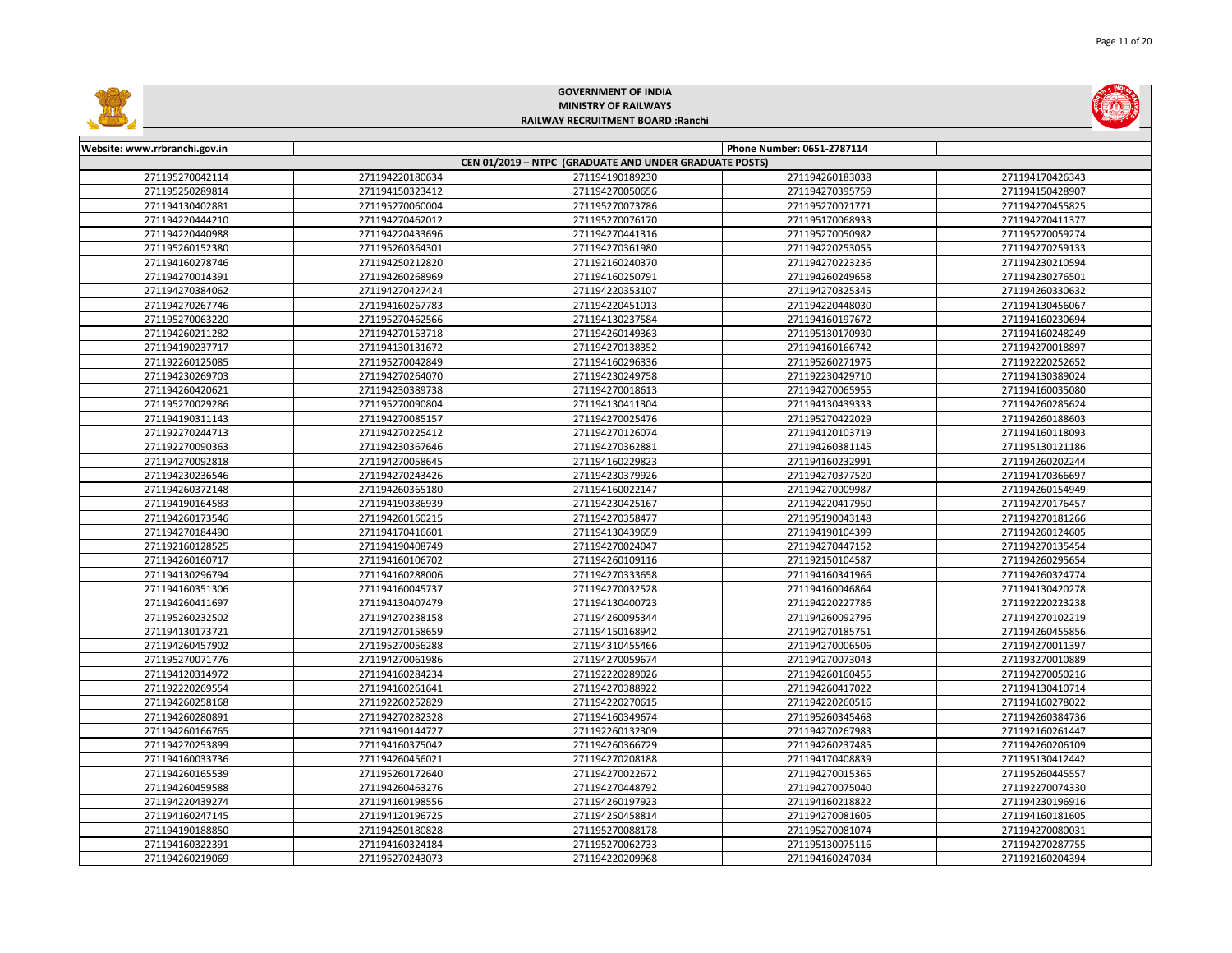|                               |                 | <b>GOVERNMENT OF INDIA</b>                             |                            |                 |  |  |  |
|-------------------------------|-----------------|--------------------------------------------------------|----------------------------|-----------------|--|--|--|
| <b>MINISTRY OF RAILWAYS</b>   |                 |                                                        |                            |                 |  |  |  |
|                               |                 | RAILWAY RECRUITMENT BOARD : Ranchi                     |                            |                 |  |  |  |
|                               |                 |                                                        |                            |                 |  |  |  |
| Website: www.rrbranchi.gov.in |                 |                                                        | Phone Number: 0651-2787114 |                 |  |  |  |
|                               |                 | CEN 01/2019 - NTPC (GRADUATE AND UNDER GRADUATE POSTS) |                            |                 |  |  |  |
| 271194270244161               | 271194160230539 | 271194260114423                                        | 271194260256569            | 271194270253757 |  |  |  |
| 271194230253342               | 271194270266851 | 271194160276181                                        | 271194270017644            | 271194270004334 |  |  |  |
| 271194270209496               | 271194130219249 | 271194260235241                                        | 271194270009533            | 271194220399330 |  |  |  |
| 271194260422344               | 271194270172265 | 271194190137365                                        | 271194270165278            | 271194260160048 |  |  |  |
| 271192260136191               | 271194190388066 | 271194130401392                                        | 271194220420412            | 271195270036798 |  |  |  |
| 271194220440060               | 271194260431939 | 271194160358494                                        | 271194270370062            | 271194260377136 |  |  |  |
| 271195260374151               | 271194190142119 | 271194130091899                                        | 271194190124025            | 271194190123841 |  |  |  |
| 271192160178532               | 271194190434908 | 271194230203999                                        | 271194260091857            | 271194270115519 |  |  |  |
| 271194260288155               | 271194270291875 | 271192270047269                                        | 271195270041151            | 271194160037714 |  |  |  |
| 271194270000162               | 271194220339602 | 271194260334993                                        | 271194160351877            | 271193270062317 |  |  |  |
| 271194270016715               | 271194270004026 | 271194270350972                                        | 271194230357228            | 271192170345226 |  |  |  |
| 271194270117539               | 271194270113251 | 271194260191583                                        | 271195260194444            | 271194260192159 |  |  |  |
| 271194160043806               | 271195270043520 | 271194260430231                                        | 271194260413727            | 271194270425494 |  |  |  |
| 271194170408479               | 271194130392451 | 271192190417472                                        | 271194230227838            | 271194160202651 |  |  |  |
| 271194270209353               | 271194270409018 | 271194270432326                                        | 271195270404299            | 271195190436385 |  |  |  |
| 271194270409490               | 271195220000796 | 271194270010751                                        | 271192310187071            | 271194270056843 |  |  |  |
| 271195270058769               | 271195270071391 | 271194130331191                                        | 271194270003126            | 271194260310187 |  |  |  |
| 271194260324164               | 271194160308120 | 271194270303023                                        | 271194270066448            | 271194270022122 |  |  |  |
| 271194160142472               | 271194260320160 | 271194260302076                                        | 271194160308062            | 271194130156070 |  |  |  |
| 271194160138187               | 271194270264633 | 271192160260440                                        | 271194270269198            | 271194230199322 |  |  |  |
| 271194220228763               | 271194270243982 | 271192260239638                                        | 271194270281798            | 271194270268648 |  |  |  |
| 271194230282270               | 271195260053289 | 271195270055974                                        | 271192220279808            | 271194270015784 |  |  |  |
| 271194260452426               | 271194220462320 | 271195240188506                                        | 271194270178654            | 271194270179063 |  |  |  |
| 271194250188378               | 271193310080276 | 271194270302354                                        | 271194160306986            | 271194260309332 |  |  |  |
| 271194160312856               | 271194270300248 | 271194160302864                                        | 271195270002158            | 271195130438612 |  |  |  |
| 271195260376398               | 271195260377812 | 271192260363778                                        | 271195260361937            | 271195260420043 |  |  |  |
| 271193260071029               | 271195270083560 | 271195170411341                                        | 271195260306502            | 271195270045196 |  |  |  |
| 271192270069736               | 271195200064600 | 271194260233060                                        | 271192220233336            | 271192260231029 |  |  |  |
| 271195160017490               | 271192220266882 | 271193260038930                                        | 271195220089941            | 271195270079502 |  |  |  |
| 271195270043366               | 271192270057320 | 271195270049768                                        | 271195260049203            | 271195270060367 |  |  |  |
| 271195270061496               | 271195270102386 | 271192270039542                                        | 271192160341187            | 271193160356149 |  |  |  |
| 271195270047992               | 271195210001743 | 271192220177688                                        | 271192160329642            | 271193120250057 |  |  |  |
| 271192270064578               | 271192270074194 | 271195250180527                                        | 271195270415858            | 271192170300900 |  |  |  |
| 271195150046187               | 271195270050778 | 271195270090584                                        | 271195260445979            | 271195270069539 |  |  |  |
| 271192130418476               | 271192170323769 | 271192270424336                                        | 271191260094530            | 271195260213571 |  |  |  |
| 271195260227716               | 271195270041479 | 271193160158343                                        | 271195160000446            | 271192130392324 |  |  |  |
| 271192160022629               | 271195270033144 | 271195270030373                                        | 271195260212476            | 271195190102029 |  |  |  |
| 271195260101825               | 271195150075058 | 271195250355993                                        | 271195170000878            | 271192270023660 |  |  |  |
| 271195190404449               | 271192270091095 | 271195310059360                                        | 271193270327380            | 271192220260564 |  |  |  |
| 271191230259682               | 271194270357386 | 271193190067152                                        | 271195160070994            | 271195270072664 |  |  |  |
| 271192160261210               | 271195130083683 | 271195270085869                                        | 271195270087032            | 271195270082804 |  |  |  |
| 271195270089485               | 271195270044794 | 271195270065243                                        | 271195270068830            | 271195270072995 |  |  |  |
| 271195270032819               | 271195250401764 | 271195190460331                                        | 271195270087517            | 271195270089946 |  |  |  |
| 271192260231086               | 271193160304509 | 271195160001921                                        | 271192270065633            | 271192270109485 |  |  |  |
| 271195270048752               | 271193270060577 | 271195270064575                                        | 271192160099653            | 271193260047116 |  |  |  |
| 271195270027526               | 271195260202665 | 271192260450619                                        | 271195260461758            | 271192220188718 |  |  |  |
| 271192130399335               | 271192270013849 | 271195260442634                                        | 271191270050149            | 271195180049873 |  |  |  |
| 271193260053263               | 271192220256415 | 271193120340827                                        | 271195270043417            | 271195270089311 |  |  |  |
| 271195270090888               | 271195270065904 | 271195160001292                                        | 271192260367766            | 271193270013205 |  |  |  |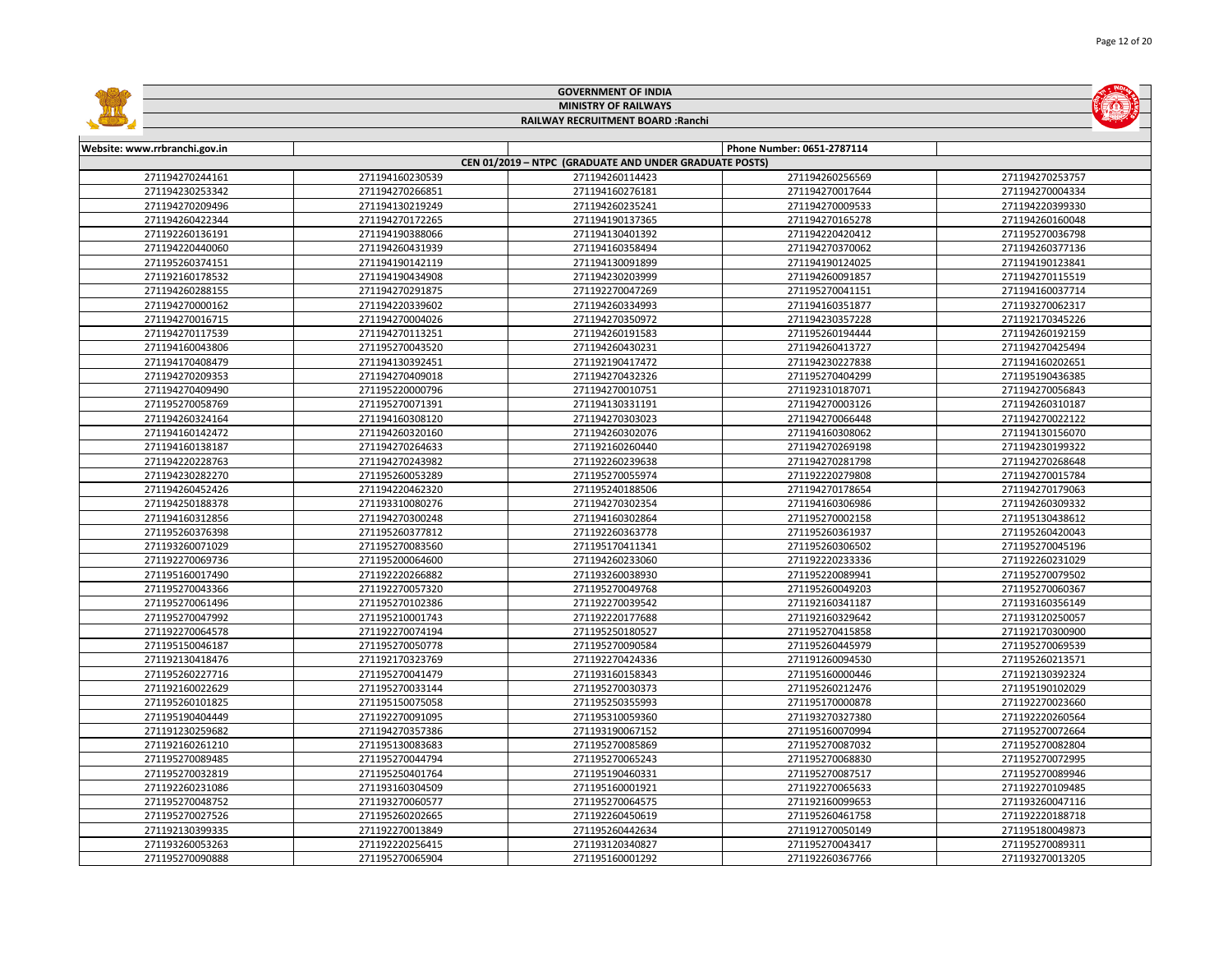|                               |                 | <b>GOVERNMENT OF INDIA</b>                             |                            |                 |
|-------------------------------|-----------------|--------------------------------------------------------|----------------------------|-----------------|
|                               |                 | <b>MINISTRY OF RAILWAYS</b>                            |                            |                 |
|                               |                 | RAILWAY RECRUITMENT BOARD : Ranchi                     |                            |                 |
|                               |                 |                                                        |                            |                 |
| Website: www.rrbranchi.gov.in |                 |                                                        | Phone Number: 0651-2787114 |                 |
|                               |                 | CEN 01/2019 - NTPC (GRADUATE AND UNDER GRADUATE POSTS) |                            |                 |
| 271195170461772               | 271193270171404 | 271195270030715                                        | 271192270035011            | 271195270079180 |
| 271192170206245               | 271195170414405 | 271195260206138                                        | 271195130426669            | 271195130395201 |
| 271192160076400               | 271195220061838 | 271195190431396                                        | 271192130304215            | 271195270041623 |
| 271195270047640               | 271192260364442 | 271192270048137                                        | 271192270056456            | 271195270090096 |
| 271195270046926               | 271193270047308 | 271192220276748                                        | 271192250140781            | 271192160338679 |
| 271195260241000               | 271191230305038 | 271192260408748                                        | 271195270057852            | 271192270053919 |
| 271192270279877               | 271195130086324 | 271195160018213                                        | 271192230337896            | 271192160186703 |
| 271195170064464               | 271195170000295 | 271192120154000                                        | 271192260172800            | 271195220083230 |
| 271195270144919               | 271195130134722 | 271195270028893                                        | 271195270028497            | 271195270055254 |
| 271195270050772               | 271195270056536 | 271192270076199                                        | 271192270071732            | 271192270065436 |
| 271195260248055               | 271192260290453 | 271195270040153                                        | 271195190445283            | 271195130138439 |
| 271195260126452               | 271194270102009 | 271195160000095                                        | 271194260363297            | 271195270098511 |
| 271194270104110               | 271195170461151 | 271195190451594                                        | 271192270056781            | 271195270056112 |
| 271195270049805               | 271194260160337 | 271192190303840                                        | 271195190200929            | 271194190324001 |
| 271195130426045               | 271192160356121 | 271192270340370                                        | 271192220199458            | 271195270042462 |
| 271195270036633               | 271195120045545 | 271195120034465                                        | 271192220302976            | 271195260320256 |
| 271195270080638               | 271195270078791 | 271195270450055                                        | 271192270279383            | 271195260444531 |
| 271195270030996               | 271192260424734 | 271192260221474                                        | 271192160186788            | 271195270040801 |
| 271192260140056               | 271192270075320 | 271195270068412                                        | 271195270064547            | 271195270081457 |
| 271192260448156               | 271192220211324 | 271195260206390                                        | 271195190032954            | 271195270041796 |
| 271192220160090               | 271195270057168 | 271195270056178                                        | 271195270047641            | 271195270076042 |
| 271192150324379               | 271195130070732 | 271192260178982                                        | 271192220147927            | 271192270023227 |
| 271195270091126               | 271195270045137 | 271195150032079                                        | 271191270095449            | 271193160098136 |
| 271195270398498               | 271195270040739 | 271195270041524                                        | 271195270036943            | 271195190083195 |
| 271195170000821               | 271195270076582 | 271195270091156                                        | 271193230035740            | 271191260379051 |
| 271195270057279               | 271195270051192 | 271192270423906                                        | 271192130442428            | 271195260404298 |
| 271192270277697               | 271195270031112 | 271192270051775                                        | 271195230048587            | 271192270300515 |
| 271192260316071               | 271195230389619 | 271195190417666                                        | 271195270463133            | 271192150425375 |
| 271195130081918               | 271195270079186 | 271192150384799                                        | 271195160001611            | 271195190400885 |
| 271195270073812               | 271192270034160 | 271193160128734                                        | 271192260140017            | 271195260147822 |
| 271192120266038               | 271195270063197 | 271195270064316                                        | 271192220188105            | 271195220034080 |
| 271195270065143               | 271192270065583 | 271195190423852                                        | 271192170400474            | 271195270083197 |
| 271191130156526               | 271193270152151 | 271195270048060                                        | 271192120240858            | 271192270225810 |
| 271195260201823               | 271195270466742 | 271192220248537                                        | 271192270045984            | 271195270083672 |
| 271192160082848               | 271195270078644 | 271192270046521                                        | 271195160001070            | 271192270233105 |
| 271195190089914               | 271192270085795 | 271195260390567                                        | 271192270058659            | 271195170282441 |
| 271193160049870               | 271195220084941 | 271195220080814                                        | 271192270089240            | 271192260426623 |
| 271195270028075               | 271192220317472 | 271192270065756                                        | 271192270060196            | 271193260074593 |
| 271193270068679               | 271192150101796 | 271195220074982                                        | 271192260162919            | 271192270082312 |
| 271195270083761               | 271195230398481 | 271192270030484                                        | 271192130412595            | 271192130418623 |
| 271192270141709               | 271195270438637 | 271192220400732                                        | 271195270005496            | 271195270075310 |
| 271195270066223               | 271195270082852 | 271195190058310                                        | 271195270078372            | 271195260200987 |
| 271192190391553               | 271195270044686 | 271192270044985                                        | 271195260242858            | 271192260104761 |
| 271192220215333               | 271195270015846 | 271195130399215                                        | 271192270089039            | 271195270078103 |
| 271195230357983               | 271195260360730 | 271192260373668                                        | 271192260154693            | 271192220308227 |
| 271195270056087               | 271193270050672 | 271192260256899                                        | 271195270010969            | 271195230048584 |
| 271192270053216               | 271195270088007 | 271192220365530                                        | 271195260273600            | 271195270013848 |
| 271195190177208               | 271192270066081 | 271195270060600                                        | 271195130103920            | 271195190064649 |
| 271195270040154               | 271192270028618 | 271192270035005                                        | 271192270446081            | 271192270444971 |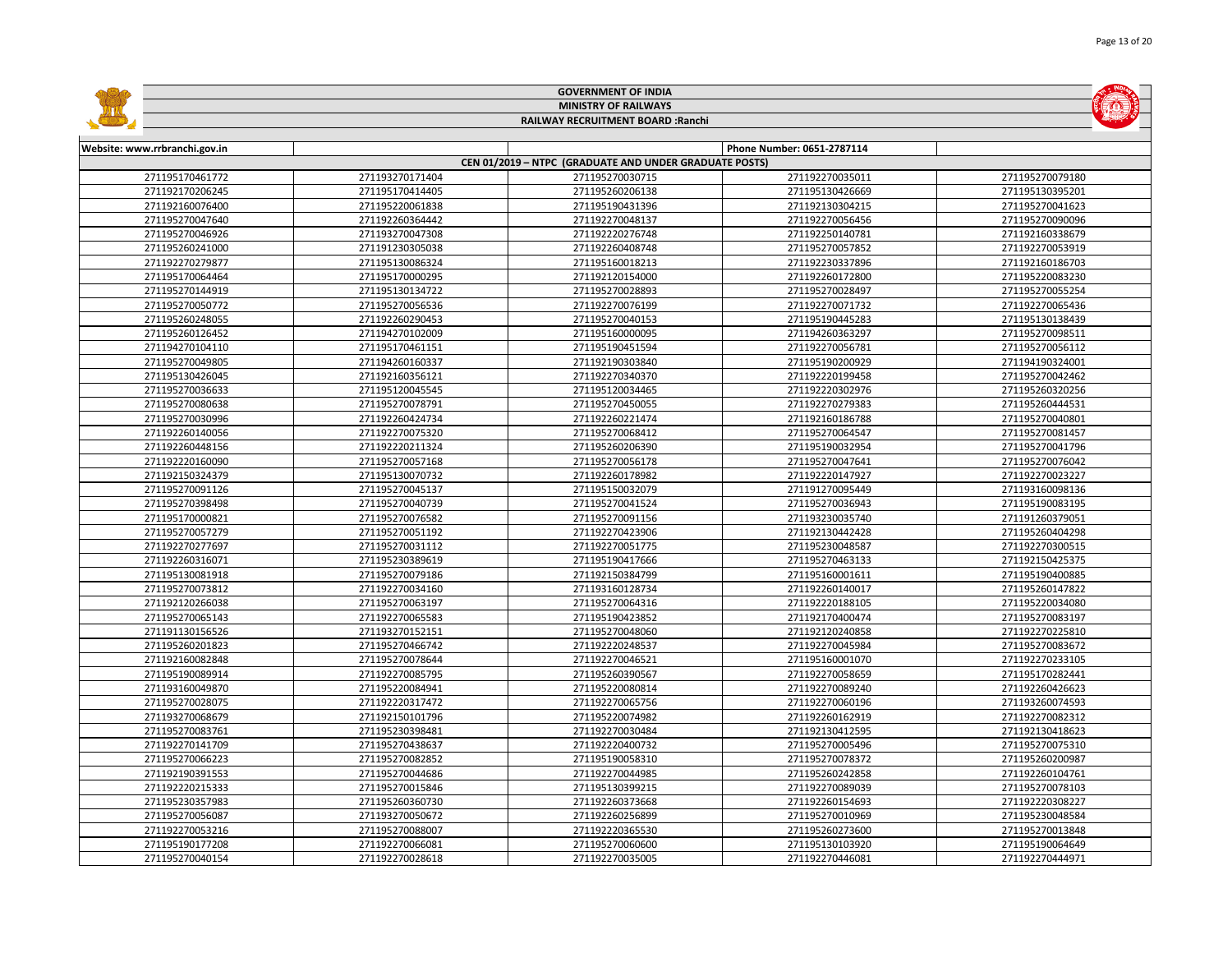|                                    |                                    | <b>GOVERNMENT OF INDIA</b>                             |                                    |                                    |
|------------------------------------|------------------------------------|--------------------------------------------------------|------------------------------------|------------------------------------|
|                                    |                                    | <b>MINISTRY OF RAILWAYS</b>                            |                                    |                                    |
|                                    |                                    | RAILWAY RECRUITMENT BOARD : Ranchi                     |                                    |                                    |
|                                    |                                    |                                                        |                                    |                                    |
| Website: www.rrbranchi.gov.in      |                                    |                                                        | Phone Number: 0651-2787114         |                                    |
|                                    |                                    | CEN 01/2019 - NTPC (GRADUATE AND UNDER GRADUATE POSTS) |                                    |                                    |
| 271192120294688                    | 271192170137137                    | 271192270135953                                        | 271192220171920                    | 271195270063015                    |
| 271192220323699                    | 271195170432385                    | 271192170209623                                        | 271195270072700                    | 271192120093860                    |
| 271194270125288                    | 271195220048650                    | 271195270052035                                        | 271195190046463                    | 271195260042403                    |
| 271195280000402                    | 271192270021950                    | 271192130210910                                        | 271195130404400                    | 271192160293410                    |
| 271195260294429                    | 271192220470075                    | 271195270046719                                        | 271192260424057                    | 271192260408625                    |
| 271195260421779                    | 271192220217719                    | 271192170122494                                        | 271195260358091                    | 271192150331545                    |
| 271195160014717                    | 271192160233667                    | 271195270053523                                        | 271195270056171                    | 271192230349008                    |
| 271195220090250                    | 271193270048873                    | 271195120054277                                        | 271194230323929                    | 271192260357916                    |
| 271195130073496                    | 271195270059687                    | 271195260063529                                        | 271195270027792                    | 271195270036329                    |
| 271195130034085                    | 271195260111419                    | 271192270011452                                        | 271193190040449                    | 271195270039543                    |
| 271192270071280                    | 271195270280819                    | 271192270270352                                        | 271192270006215                    | 271195270074427                    |
| 271195270074566                    | 271195260109801                    | 271192260430405                                        | 271192270075020                    | 271192270069086                    |
| 271192220313640                    | 271195260309842                    | 271195150439585                                        | 271195270401837                    | 271195130437314                    |
| 271195220029078                    | 271192270040369                    | 271195220041843                                        | 271193260030353                    | 271193270005111                    |
| 271195270058453                    | 271193270084769                    | 271192270080666                                        | 271195190087304                    | 271192310314278                    |
| 271192160286283                    | 271193160287240                    | 271192160287399                                        | 271193120191647                    | 271192190367449                    |
| 271195220000264                    | 271192190279017                    | 271192130427407                                        | 271192220267351                    | 271195190173416                    |
| 271192270067088                    | 271191230222938                    | 271192160235941                                        | 271192270271431                    | 271195260293823                    |
| 271192310449044                    | 271195270027907                    | 271192270079775                                        | 271192220104129                    | 271195190040610                    |
| 271192270034333                    | 271195160046746                    | 271195160038092                                        | 271195270059768                    | 271195270447593                    |
| 271192270066102                    | 271192160266671                    | 271192160259862                                        | 271192220278229                    | 271195130103666                    |
| 271192220103280                    | 271195260395470                    | 271195190426376                                        | 271195160001915                    | 271192270039581                    |
| 271195120035984                    | 271195270072462                    | 271193260070622                                        | 271192260215400                    | 271195260134215                    |
| 271192260161210                    | 271192260130681                    | 271195120080811                                        | 271192260130009                    | 271192130424002                    |
| 271192160054618                    | 271192270052074                    | 271195170416341                                        | 271192190137033                    | 271195310464622                    |
| 271195270460819                    | 271192220466643                    | 271192270028186                                        | 271192120347280                    | 271195220038067                    |
| 271192270085667                    | 271195270089830                    | 271195270447375                                        | 271192130272812                    | 271195270063191                    |
| 271191270072935                    | 271192170413407                    | 271192130137888                                        | 271192160142425                    | 271195270064277                    |
| 271195260419237                    | 271195120056869                    | 271195190051407                                        | 271195120046959                    | 271195270029865                    |
| 271195120041176                    | 271195120044454                    | 271192160208148                                        | 271195270045970                    | 271192270043857                    |
| 271195270029616                    | 271195170370794                    | 271195260379986                                        | 271192270071728                    | 271195130075434                    |
| 271193270127039                    | 271194270106717                    | 271195260148533                                        | 271192270402868                    | 271192130406549                    |
| 271192130397632                    | 271192260140055                    | 271192260162669                                        | 271193260090733                    | 271195270083099                    |
| 271192270086975                    | 271192190152147                    | 271192270135158                                        | 271195270001681                    | 271192270283275                    |
| 271195250286215                    | 271192160319430                    | 271192260300855                                        | 271192270084857                    | 271195270079506                    |
| 271195260370985                    | 271195270376820                    | 271195270405650                                        | 271195260440409                    | 271192220300514                    |
| 271192270300936                    | 271195260314983                    | 271192170131684                                        | 271193270013025                    | 271195270462274                    |
| 271195260344882                    | 271192270077231                    | 271195270089615                                        | 271192220206069                    | 271195270466746                    |
| 271193270003335                    | 271193270050651                    | 271195270052325                                        | 271192270048067                    | 271195270056560                    |
| 271192260098926                    | 271192220302167                    | 271192150015277                                        | 271192130391762                    | 271195260465012                    |
| 271195260431108                    | 271192260406365                    | 271195190424421                                        | 271192190118203                    | 271192220353761                    |
| 271195170038712                    | 271195270045412                    | 271192120218181                                        | 271192260230712                    | 271192220187324                    |
| 271195270012963                    | 271195170001059                    | 271195260248409                                        | 271195270061524                    | 271195270065555                    |
| 271192270417715                    | 271192130434370                    | 271192150142500                                        | 271192130131776                    | 271195270087435                    |
| 271192270084748                    | 271195150088139                    | 271192160236091                                        | 271192270424483                    | 271195190418678                    |
| 271192190129202                    | 271192260373099                    | 271195260366568                                        | 271195270081080                    | 271195270078963                    |
| 271192220265474                    | 271195270253652                    | 271193190085834                                        | 271193120224619                    | 271195260307647                    |
| 271192220286341<br>271195120072250 | 271192190168374<br>271192270061302 | 271192120340681<br>271195190081824                     | 271195270065805<br>271195270003288 | 271195120075439<br>271195190436507 |
|                                    |                                    |                                                        |                                    |                                    |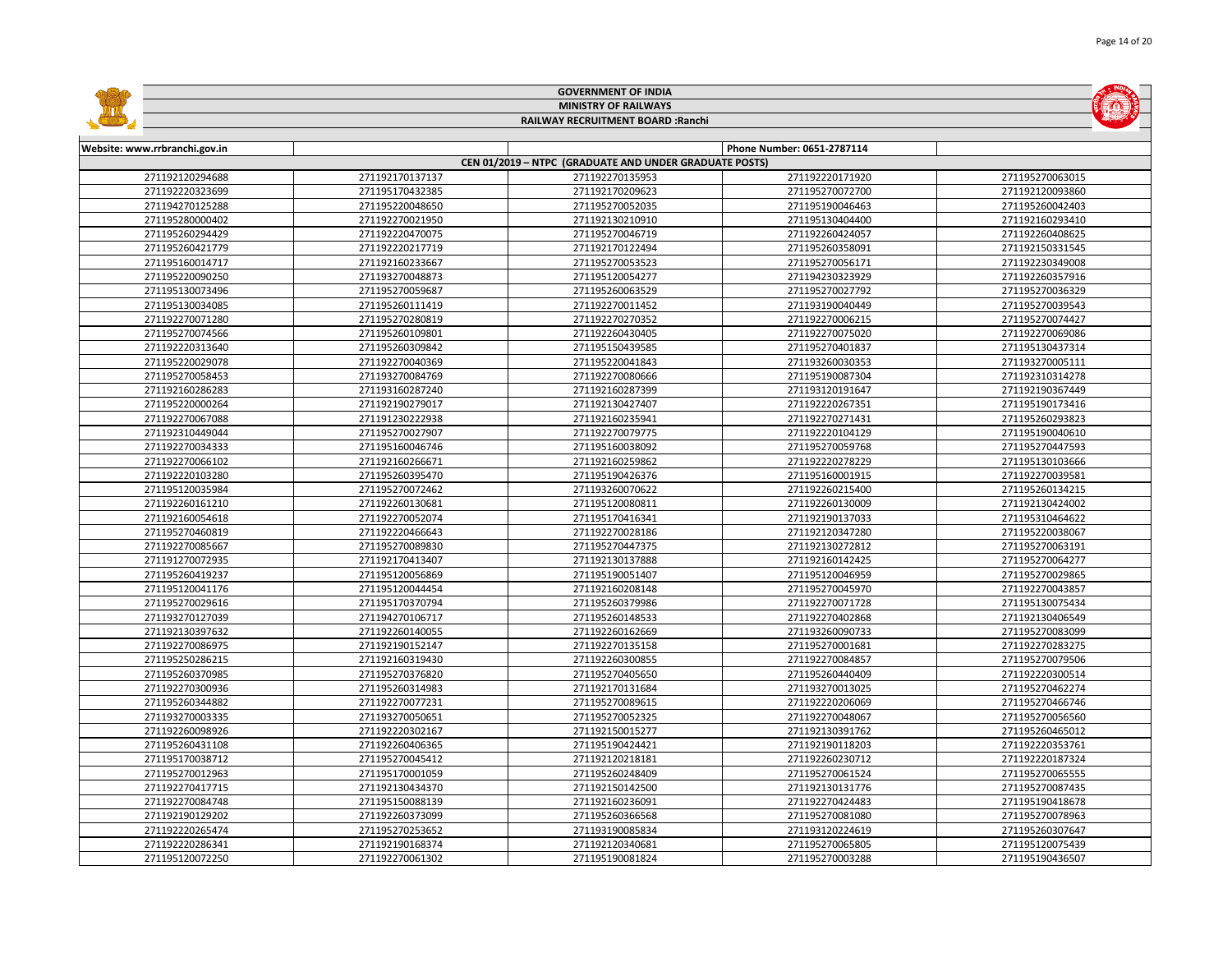|                               |                 | <b>GOVERNMENT OF INDIA</b>                             |                            |                 |
|-------------------------------|-----------------|--------------------------------------------------------|----------------------------|-----------------|
|                               |                 | <b>MINISTRY OF RAILWAYS</b>                            |                            |                 |
|                               |                 | RAILWAY RECRUITMENT BOARD : Ranchi                     |                            |                 |
|                               |                 |                                                        |                            |                 |
| Website: www.rrbranchi.gov.in |                 |                                                        | Phone Number: 0651-2787114 |                 |
|                               |                 | CEN 01/2019 - NTPC (GRADUATE AND UNDER GRADUATE POSTS) |                            |                 |
| 271195260462572               | 271192160307481 | 271192260214497                                        | 271192270047317            | 271193270057489 |
| 271195270052145               | 271195260432425 | 271195260437392                                        | 271195220445198            | 271192160058585 |
| 271195160048444               | 271195270050508 | 271195220055230                                        | 271195260433465            | 271195310046688 |
| 271195270420817               | 271192220318130 | 271192160158535                                        | 271192270149893            | 271192230147030 |
| 271192160025676               | 271195270030454 | 271192130174535                                        | 271193120130637            | 271195260162307 |
| 271192270144742               | 271192260129292 | 271195130112670                                        | 271194270187233            | 271193270078348 |
| 271195190089964               | 271195270084732 | 271195270081971                                        | 271192160181025            | 271193250073304 |
| 271192270060029               | 271192270080257 | 271193270070213                                        | 271192260382383            | 271194250157818 |
| 271192270249995               | 271193120224664 | 271192130217809                                        | 271192120322870            | 271192270353550 |
| 271192260345336               | 271192270352064 | 271192270456075                                        | 271192270055668            | 271192260145712 |
| 271192160021961               | 271192190158388 | 271192270464014                                        | 271192260460408            | 271192220222094 |
| 271192260468541               | 271192270090887 | 271192260304984                                        | 271192270290592            | 271192270075763 |
| 271192150409106               | 271192130398500 | 271192120171414                                        | 271192160180328            | 271192220179059 |
| 271193270014530               | 271192270467357 | 271193260068467                                        | 271192230229643            | 271192130419253 |
| 271192130404019               | 271192220251120 | 271191160335579                                        | 271192160254664            | 271192120250302 |
| 271192160331738               | 271192270055047 | 271191250373269                                        | 271192260239408            | 271193120232069 |
| 271192160164756               | 271192160341685 | 271192270050028                                        | 271192270055125            | 271192130394905 |
| 271192270431806               | 271194270171052 | 271191170169033                                        | 271192270053355            | 271192270076795 |
| 271192220437336               | 271192260298457 | 271192170198900                                        | 271192270044633            | 271192270041157 |
| 271192270033863               | 271192270063310 | 271192270040260                                        | 271192270039963            | 271192160134440 |
| 271192260170673               | 271193270153840 | 271192160140463                                        | 271192270089531            | 271192220305179 |
| 271192220286078               | 271192230408107 | 271192170423487                                        | 271192120117253            | 271192170281524 |
| 271192220193645               | 271192170424757 | 271192170251187                                        | 271192260234284            | 271194260204684 |
| 271192260365751               | 271192160328833 | 271192270036921                                        | 271192260135318            | 271192220363752 |
| 271192220258613               | 271192220267254 | 271192270052306                                        | 271192220239861            | 271192220235590 |
| 271192220177133               | 271194260356015 | 271192170342597                                        | 271193160266296            | 271192130244137 |
| 271193270082361               | 271192270150946 | 271192170429525                                        | 271192160086483            | 271192160037407 |
| 271191270044954               | 271194270173765 | 271192120299050                                        | 271191230067965            | 271192220181441 |
| 271192120169661               | 271191160062152 | 271192160070397                                        | 271192160188392            | 271192270460357 |
| 271192170440540               | 271192260190455 | 271194260156231                                        | 271192220253537            | 271192260306348 |
| 271192130324048               | 271192220326834 | 271192120336764                                        | 271192260460748            | 271192270165170 |
| 271194270286414               | 271192170367848 | 271192270047827                                        | 271193260051679            | 271192310051893 |
| 271192160208160               | 271192220266889 | 271192160017878                                        | 271192170350413            | 271192160326899 |
| 271192260351381               | 271192190283205 | 271192220198967                                        | 271192260418264            | 271192160318124 |
| 271192170302267               | 271192170283838 | 271193160208870                                        | 271192160114550            | 271192270029715 |
| 271192270029610               | 271192160297669 | 271193270004023                                        | 271192220168897            | 271192120176319 |
| 271192270078079               | 271192270006203 | 271192130353529                                        | 271192270084473            | 271193270071110 |
| 271192270063126               | 271192220454244 | 271192270002219                                        | 271192170289302            | 271192260296265 |
| 271193160034967               | 271192230397660 | 271192220341684                                        | 271192170336883            | 271192130325395 |
| 271192220257351               | 271192220266003 | 271192170312936                                        | 271192220208341            | 271192260379611 |
| 271192160340503               | 271192160211234 | 271192190225142                                        | 271192270033577            | 271192220455751 |
| 271192270070547               | 271192270090352 | 271194270122636                                        | 271192270047230            | 271193160288136 |
| 271192190286422               | 271192230393447 | 271192270021456                                        | 271192220326653            | 271192260398566 |
| 271192230424929               | 271192270066380 | 271192260433240                                        | 271192270062133            | 271192270218522 |
| 271194270185842               | 271192120177142 | 271192270060346                                        | 271193270064381            | 271192190188997 |
| 271192170251929               | 271192220285904 | 271192130428739                                        | 271192260399310            | 271192130398465 |
| 271192160270825               | 271192220343222 | 271192270081490                                        | 271192170247067            | 271192160275097 |
| 271192270121347               | 271192160377975 | 271192270381534                                        | 271193230225221            | 271192130391968 |
| 271192160049166               | 271192220293710 | 271192270033596                                        | 271194260094026            | 271192260267086 |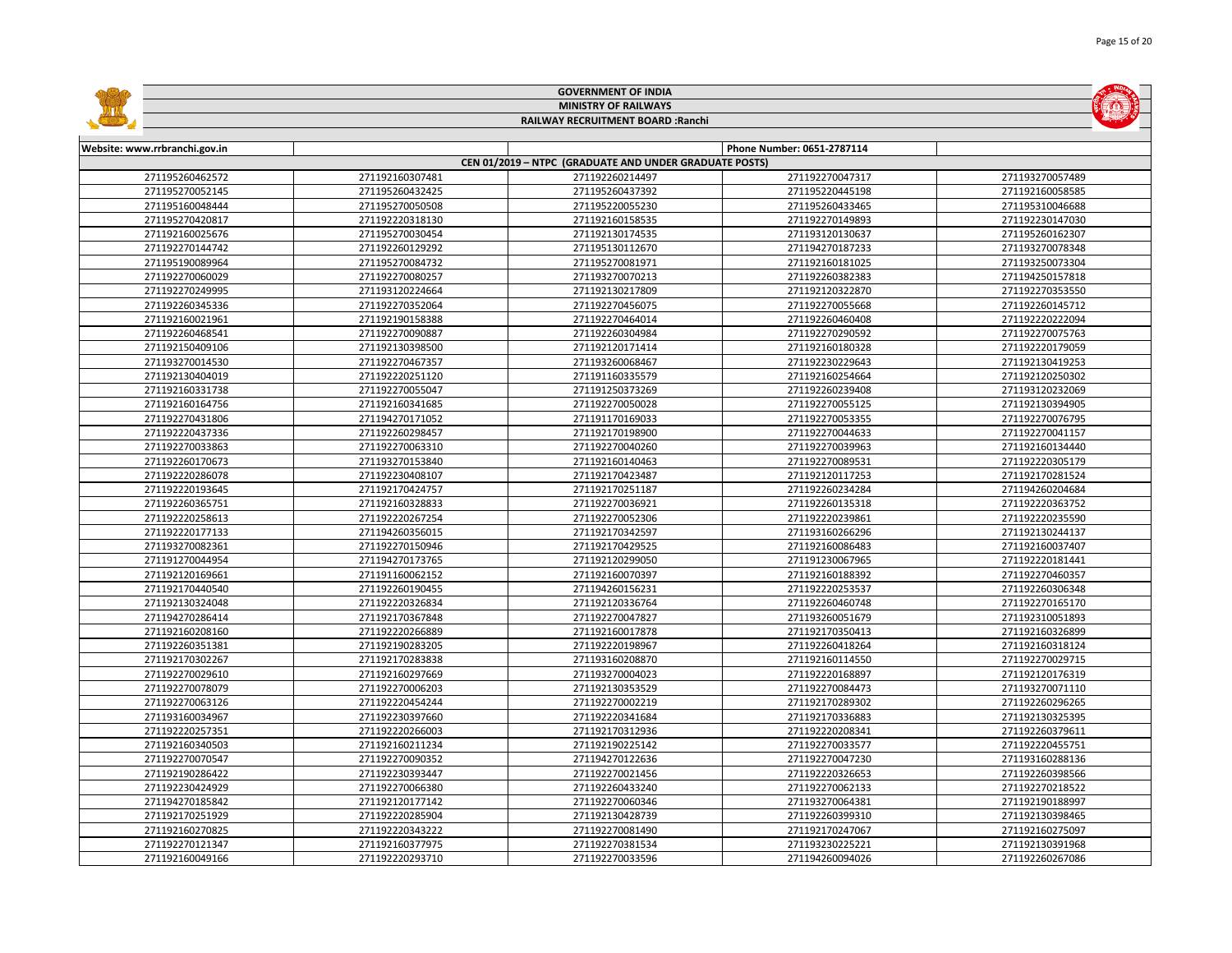|                               |                 | <b>GOVERNMENT OF INDIA</b>                             |                            |                 |
|-------------------------------|-----------------|--------------------------------------------------------|----------------------------|-----------------|
|                               |                 | <b>MINISTRY OF RAILWAYS</b>                            |                            |                 |
|                               |                 | RAILWAY RECRUITMENT BOARD : Ranchi                     |                            |                 |
|                               |                 |                                                        |                            |                 |
| Website: www.rrbranchi.gov.in |                 |                                                        | Phone Number: 0651-2787114 |                 |
|                               |                 | CEN 01/2019 - NTPC (GRADUATE AND UNDER GRADUATE POSTS) |                            |                 |
| 271192270032679               | 271192170319419 | 271192220304680                                        | 271192270018754            | 271193270011223 |
| 271192230206102               | 271192270236811 | 271192260391551                                        | 271192270391757            | 271192270433887 |
| 271192130421590               | 271192220170496 | 271192170161685                                        | 271192130146963            | 271192160017968 |
| 271192270045155               | 271192230246162 | 271192270428596                                        | 271192270088192            | 271192220212773 |
| 271192270354963               | 271192190277253 | 271192220140547                                        | 271193160166132            | 271194260122397 |
| 271192160254344               | 271192260382427 | 271192270081538                                        | 271193270078136            | 271192260439780 |
| 271192270087724               | 271192270059331 | 271192150083278                                        | 271193270086555            | 271192130147068 |
| 271192270044497               | 271192270038894 | 271192270455159                                        | 271192170405507            | 271192170362823 |
| 271192260281236               | 271192220260632 | 271192270057966                                        | 271192270054759            | 271193270056232 |
| 271192270055892               | 271192220287827 | 271193160303172                                        | 271192220287774            | 271192220458703 |
| 271192170401766               | 271194270219052 | 271193270068425                                        | 271192270277710            | 271192160133316 |
| 271192120159763               | 271192170176309 | 271191270325832                                        | 271193120346863            | 271193270090612 |
| 271192270077844               | 271192160089234 | 271191220124205                                        | 271192270262813            | 271192130275271 |
| 271192220261557               | 271192220271196 | 271192260222151                                        | 271192160209922            | 271192160098585 |
| 271192270358298               | 271192160271360 | 271192190407726                                        | 271192160302243            | 271194260110487 |
| 271192270037229               | 271193310031899 | 271192220451500                                        | 271192270054070            | 271192270038922 |
| 271192160033171               | 271192260450730 | 271192250465834                                        | 271192160031094            | 271192160111332 |
| 271192170402799               | 271192260364515 | 271192260370820                                        | 271192270018089            | 271192160310799 |
| 271192190320387               | 271192230393860 | 271192160297917                                        | 271191130146064            | 271192260425682 |
| 271193270172953               | 271192260143793 | 271192190272667                                        | 271192270061906            | 271192130385656 |
| 271192160178536               | 271192260326248 | 271193190073298                                        | 271192160070917            | 271192300196842 |
| 271192270088046               | 271192270111341 | 271192160097796                                        | 271194270136181            | 271192270238878 |
| 271192170244444               | 271192170209482 | 271192260197593                                        | 271192270004925            | 271192160287750 |
| 271191260158040               | 271192190241066 | 271194310108925                                        | 271192220124305            | 271192220314013 |
| 271192220320191               | 271192270051912 | 271192130398789                                        | 271192190184913            | 271193260037558 |
| 271192160042576               | 271194270152017 | 271192270052570                                        | 271192160020815            | 271193270011396 |
| 271192270024421               | 271192270079215 | 271192270051065                                        | 271192220317532            | 271193120297726 |
| 271193190061766               | 271192170352847 | 271192150136270                                        | 271192150211818            | 271192270031953 |
| 271192270134113               | 271192130145670 | 271192190398745                                        | 271192130440467            | 271192130387809 |
| 271193160153630               | 271192170450260 | 271192220195352                                        | 271192220193931            | 271192220257305 |
| 271192270439214               | 271192230110697 | 271193270072686                                        | 271193260075943            | 271192270073951 |
| 271192270072480               | 271192270328299 | 271192160325425                                        | 271193160134748            | 271194270184621 |
| 271192130094979               | 271193160095574 | 271192220124546                                        | 271192150401427            | 271192260369443 |
| 271192170249970               | 271192150014300 | 271193160089548                                        | 271192270383010            | 271192260116577 |
| 271192270073380               | 271192220188382 | 271192220207058                                        | 271192270032107            | 271192270041633 |
| 271192120375843               | 271192270029824 | 271192270031545                                        | 271192130227382            | 271192270040546 |
| 271192260432629               | 271192150008852 | 271192260402349                                        | 271192230432722            | 271192220292166 |
| 271192270019253               | 271192220317646 | 271192160074508                                        | 271194270145024            | 271192260173707 |
| 271192220313737               | 271192270006651 | 271193270367781                                        | 271192260366431            | 271192140171824 |
| 271192190438481               | 271192220281072 | 271192260106300                                        | 271193160335267            | 271192260338095 |
| 271192220226374               | 271192270245724 | 271193120242615                                        | 271192160209492            | 271192160180382 |
| 271192160183436               | 271192130177252 | 271192160273932                                        | 271193250071352            | 271192160085960 |
| 271193190082500               | 271192230418689 | 271192220240066                                        | 271192260433561            | 271192270043544 |
| 271192220297960               | 271192160324632 | 271193120296834                                        | 271194260129338            | 271192220129854 |
| 271193270142897               | 271192190264641 | 271192130280987                                        | 271193160112303            | 271192260301702 |
| 271192120317413               | 271191270040755 | 271192270398736                                        | 271193270079974            | 271192270089873 |
| 271192170326515               | 271192270032521 | 271192270056990                                        | 271194260133017            | 271192220240251 |
| 271192270036720               | 271192270070594 | 271192270069160                                        | 271192220151523            | 271193270158716 |
| 271192260290412               | 271192270057089 | 271192190348965                                        | 271192260429846            | 271192190289134 |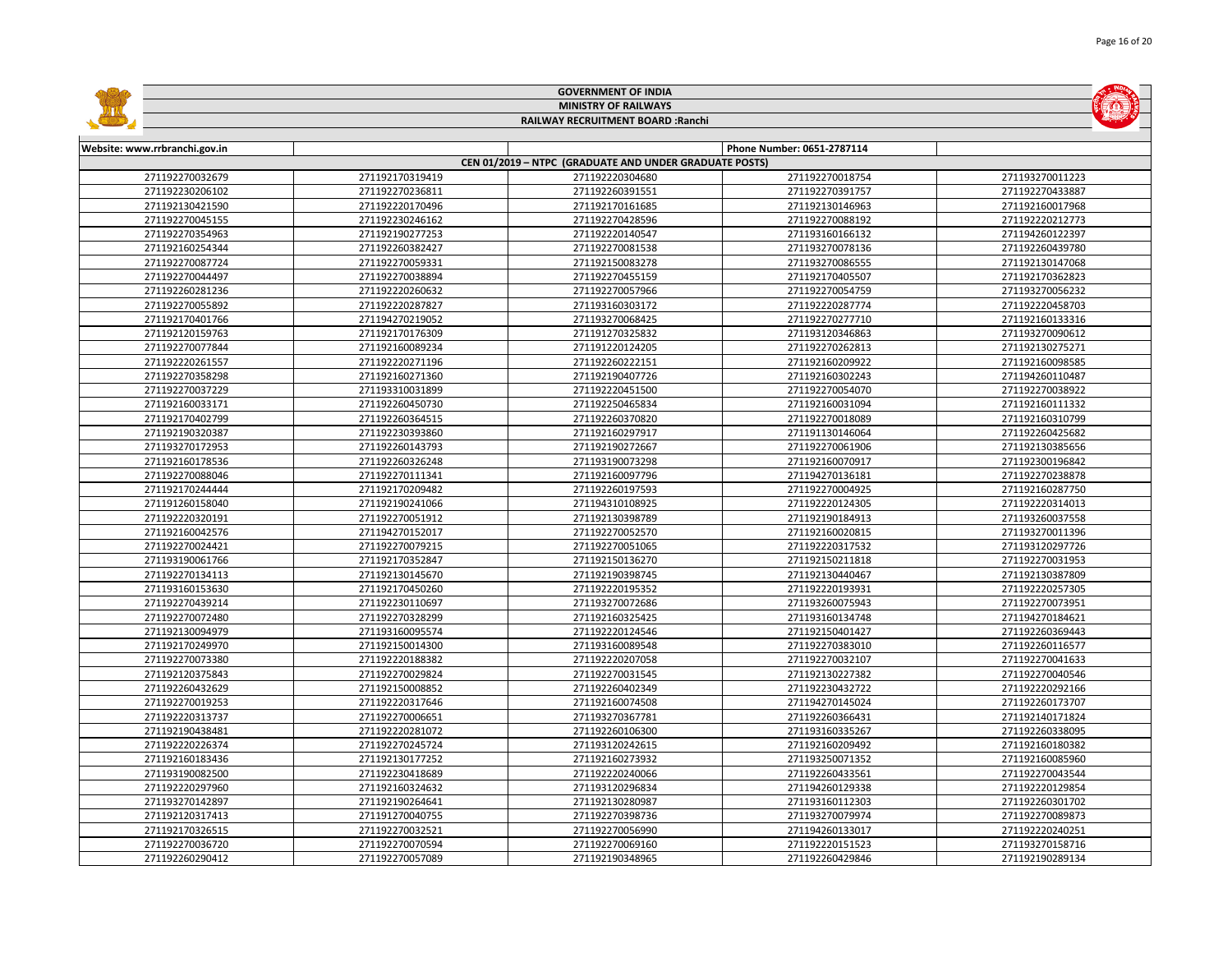|                               |                 | <b>GOVERNMENT OF INDIA</b>                             |                            |                 |
|-------------------------------|-----------------|--------------------------------------------------------|----------------------------|-----------------|
|                               |                 | <b>MINISTRY OF RAILWAYS</b>                            |                            |                 |
|                               |                 | RAILWAY RECRUITMENT BOARD : Ranchi                     |                            |                 |
|                               |                 |                                                        |                            |                 |
| Website: www.rrbranchi.gov.in |                 |                                                        | Phone Number: 0651-2787114 |                 |
|                               |                 | CEN 01/2019 - NTPC (GRADUATE AND UNDER GRADUATE POSTS) |                            |                 |
| 271192270286758               | 271192220316128 | 271192270007831                                        | 271192260287698            | 271192220333155 |
| 271193160201640               | 271192220240156 | 271192260223710                                        | 271192260377869            | 271193160267905 |
| 271192260325949               | 271192270327379 | 271193270070811                                        | 271192270074976            | 271192160182080 |
| 271191130397683               | 271192190384806 | 271192270076822                                        | 271192270083500            | 271192160187636 |
| 271193270075756               | 271192270068211 | 271193270236788                                        | 271192170205178            | 271192220316141 |
| 271192160107049               | 271194260279586 | 271193160297037                                        | 271193220038605            | 271193120314078 |
| 271193170001216               | 271193160067882 | 271191260153043                                        | 271193270241144            | 271193120260537 |
| 271193270160338               | 271194270183598 | 271193260039742                                        | 271192270031349            | 271193270073508 |
| 271193160263423               | 271195270037296 | 271193270135559                                        | 271191260245182            | 271193270279831 |
| 271193270120857               | 271193160357884 | 271194270119736                                        | 271193160049244            | 271193270041444 |
| 271191270123499               | 271194160077369 | 271193270282286                                        | 271193270294300            | 271193310049774 |
| 271194260109492               | 271191270110108 | 271193260088812                                        | 271193270074820            | 271194270168161 |
| 271193160336424               | 271191270098405 | 271193270264748                                        | 271193270311425            | 271194260173058 |
| 271193260051570               | 271192260304225 | 271194260344482                                        | 271193270127210            | 271193160255471 |
| 271193270042087               | 271193260087190 | 271193160016176                                        | 271193270086313            | 271193160287658 |
| 271193250053752               | 271193120342260 | 271193270159805                                        | 271193160117832            | 271193260040885 |
| 271193160362282               | 271193120297542 | 271193120224629                                        | 271191230371610            | 271194250110779 |
| 271193120350357               | 271193130249913 | 271193160063054                                        | 271193270157856            | 271194220155437 |
| 271191190432503               | 271193120307800 | 271194260467432                                        | 271193160167613            | 271193270163750 |
| 271193270065099               | 271194160033259 | 271194270260994                                        | 271191270049737            | 271193270106074 |
| 271193260033814               | 271191270146603 | 271193270172151                                        | 271193270239937            | 271194270131307 |
| 271193230064066               | 271191270011890 | 271191260175652                                        | 271194160311732            | 271194260249140 |
| 271193270251474               | 271193270232933 | 271194270155079                                        | 271193260041507            | 271193160349308 |
| 271193270076692               | 271193270071235 | 271193270063144                                        | 271193160006338            | 271193270379148 |
| 271193270055948               | 271193270049962 | 271193260042814                                        | 271193160073006            | 271194270182964 |
| 271193160051668               | 271193160039760 | 271193160230103                                        | 271193160323810            | 271194260330120 |
| 271193270066363               | 271193160254809 | 271193170000160                                        | 271193270084349            | 271191230264521 |
| 271193270123904               | 271193160122814 | 271193270186312                                        | 271193130065317            | 271193120342256 |
| 271193270345359               | 271191260262974 | 271193270173224                                        | 271193270111650            | 271193160103688 |
| 271193270049316               | 271193270054230 | 271194260175154                                        | 271194260283501            | 271191270053330 |
| 271193260070586               | 271193260079520 | 271193270324098                                        | 271193270159217            | 271193160128730 |
| 271195260387267               | 271193270062613 | 271194230341323                                        | 271194270129779            | 271194130101416 |
| 271191270326604               | 271191260315387 | 271194270164202                                        | 271193260047516            | 271193270089816 |
| 271191270391006               | 271193270112439 | 271193270152764                                        | 271193160271811            | 271191290119920 |
| 271194270070297               | 271191270117319 | 271193120166020                                        | 271194270034360            | 271194260161376 |
| 271193270005964               | 271193190056099 | 271194230304349                                        | 271193260048158            | 271193260065656 |
| 271194270121977               | 271193120238136 | 271194260217837                                        | 271193270031956            | 271193160237226 |
| 271193160083873               | 271193270072639 | 271194270322714                                        | 271193270227253            | 271194310148551 |
| 271193190065217               | 271194260354348 | 271193260031342                                        | 271193250070877            | 271193270165597 |
| 271193270029894               | 271193270042824 | 271193120213314                                        | 271193160200735            | 271193160317686 |
| 271193160063244               | 271193260048197 | 271194260207367                                        | 271193270117214            | 271194250124603 |
| 271193270056183               | 271193270236985 | 271194270289639                                        | 271193270152087            | 271194270147524 |
| 271192270174634               | 271192270124383 | 271193270039541                                        | 271193190045961            | 271193220078203 |
| 271193160334923               | 271194260213719 | 271193160203061                                        | 271193270017351            | 271193270184290 |
| 271193270118056               | 271194260249857 | 271193270239775                                        | 271193270054300            | 271193220044922 |
| 271193270034639               | 271193270059790 | 271194240144279                                        | 271193120124395            | 271194270151473 |
| 271193160379479               | 271193160353944 | 271193120195650                                        | 271193270269431            | 271193270074424 |
| 271193160070689               | 271193270069557 | 271193160319775                                        | 271194260220789            | 271193270262442 |
| 271193270124871               | 271193120338683 | 271193190064949                                        | 271194260157509            | 271194270104743 |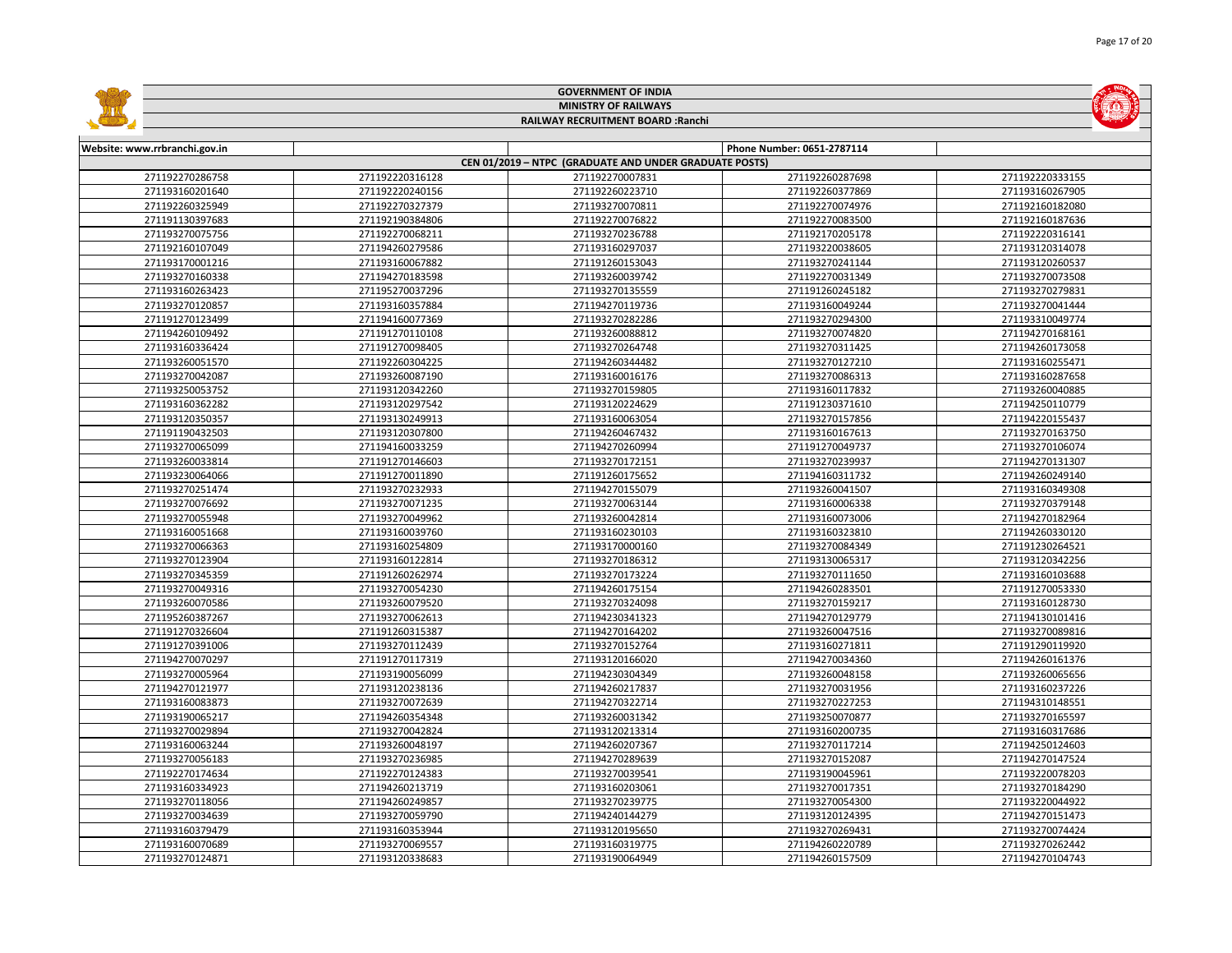|                               |                 | <b>GOVERNMENT OF INDIA</b>                             |                            |                 |
|-------------------------------|-----------------|--------------------------------------------------------|----------------------------|-----------------|
|                               |                 | <b>MINISTRY OF RAILWAYS</b>                            |                            |                 |
|                               |                 | RAILWAY RECRUITMENT BOARD : Ranchi                     |                            |                 |
|                               |                 |                                                        |                            |                 |
| Website: www.rrbranchi.gov.in |                 |                                                        | Phone Number: 0651-2787114 |                 |
|                               |                 | CEN 01/2019 - NTPC (GRADUATE AND UNDER GRADUATE POSTS) |                            |                 |
| 271193160222747               | 271193120224622 | 271193160139858                                        | 271193270161257            | 271191260280731 |
| 271193160374627               | 271193160050412 | 271194270169319                                        | 271193270151351            | 271193120155315 |
| 271193120210999               | 271194260336639 | 271193160328025                                        | 271193270127621            | 271193160345422 |
| 271194270177282               | 271193270070103 | 271194270106593                                        | 271193270251107            | 271193270316779 |
| 271191270315660               | 271193230225217 | 271193160136289                                        | 271193120204155            | 271193120237545 |
| 271191280000998               | 271193270151353 | 271194270092907                                        | 271194190104497            | 271193160285541 |
| 271193160263854               | 271193220045539 | 271193160043721                                        | 271193230075144            | 271193270061199 |
| 271191170099062               | 271193160255689 | 271193160040070                                        | 271193260034316            | 271193270198530 |
| 271193160352452               | 271193120193521 | 271193160104540                                        | 271193270076483            | 271193270315880 |
| 271193120315688               | 271193220086273 | 271193270043911                                        | 271193270337021            | 271193160007238 |
| 271193270033425               | 271193260087861 | 271193270028577                                        | 271193170000485            | 271193270237346 |
| 271193270063134               | 271191270002967 | 271193270009066                                        | 271191160292773            | 271193160016603 |
| 271193160010660               | 271193270052427 | 271193120267547                                        | 271193260068742            | 271191190168264 |
| 271191160163931               | 271194160012218 | 271191260164050                                        | 271194260105578            | 271191270056760 |
| 271191120348154               | 271194260274048 | 271194260182567                                        | 271191170180465            | 271194270103497 |
| 271194260103186               | 271191270069306 | 271191260291809                                        | 271191260112516            | 271191130389907 |
| 271191270073055               | 271194230255136 | 271191270075701                                        | 271191260085536            | 271194160016426 |
| 271191270068713               | 271191270079235 | 271194260320086                                        | 271191160183665            | 271191260370265 |
| 271191230426199               | 271191130192823 | 271191170056458                                        | 271191160015581            | 271191160098961 |
| 271194170088338               | 271191160056893 | 271194260302668                                        | 271191260235540            | 271194250185228 |
| 271191280001224               | 271191160162638 | 271194160281082                                        | 271194260453203            | 271191250082505 |
| 271194270167523               | 271191160154122 | 271194160006283                                        | 271191270047086            | 271191230260571 |
| 271191130403580               | 271194280001207 | 271194170033625                                        | 271191260335602            | 271194260225237 |
| 271194270178616               | 271191270306723 | 271191260228274                                        | 271194120128251            | 271194160023252 |
| 271191160134011               | 271191160166412 | 271191130155978                                        | 271191160251456            | 271194160281156 |
| 271191160226263               | 271194270187488 | 271191190432286                                        | 271191160006308            | 271191190398760 |
| 271192270051548               | 271191270078775 | 271193270181435                                        | 271194260363796            | 271191270182478 |
| 271194260187294               | 271191160098035 | 271191270038099                                        | 271194270189357            | 271191270151788 |
| 271191110202009               | 271191160187232 | 271192220123822                                        | 271191160025475            | 271194160286456 |
| 271191280000435               | 271195260360281 | 271194150427657                                        | 271194270163926            | 271191160025077 |
| 271191160363893               | 271194270150454 | 271194140026839                                        | 271191190177420            | 271194270091890 |
| 271194270177573               | 271194270457341 | 271191270067559                                        | 271194260366007            | 271194150335420 |
| 271191270468589               | 271191270043247 | 271191270036449                                        | 271194250389878            | 271191220101477 |
| 271191170036000               | 271194160087746 | 271191190410720                                        | 271194280001641            | 271191150240884 |
| 271191160136972               | 271191160332040 | 271193170000813                                        | 271191240330020            | 271194230281502 |
| 271194270129748               | 271191280000288 | 271195260338929                                        | 271191150439929            | 271191270061977 |
| 271191160317710               | 271191160010539 | 271194130428722                                        | 271194260209163            | 271194230277329 |
| 271194160330825               | 271191130371215 | 271191270049500                                        | 271191160037209            | 271191230253526 |
| 271191170076157               | 271191260379395 | 271191200001831                                        | 271191120193366            | 271191270051543 |
| 271191160053296               | 271191260184198 | 271191260450089                                        | 271191170369475            | 271191260361429 |
| 271191130395089               | 271194260186514 | 271195230180698                                        | 271191270052620            | 271194270353503 |
| 271194270181168               | 271191130181983 | 271194270267856                                        | 271191190387890            | 271194270024571 |
| 271192260182465               | 271191270145931 | 271191270070519                                        | 271191270093459            | 271191130403804 |
| 271191170067418               | 271191270455692 | 271194270099403                                        | 271191260214041            | 271191190148955 |
| 271191280000045               | 271191220448775 | 271194260225678                                        | 271191160361987            | 271191160104446 |
| 271191170070698               | 271194270012607 | 271192110163559                                        | 271194260449169            | 271194270178403 |
| 271195130391979               | 271194230278671 | 271191270467168                                        | 271191270139024            | 271194260256644 |
| 271194160168713               | 271191160257342 | 271191270012707                                        | 271191160034541            | 271191160094978 |
| 271191270066378               | 271191160363179 | 271191260445708                                        | 271191260355074            | 271194160348204 |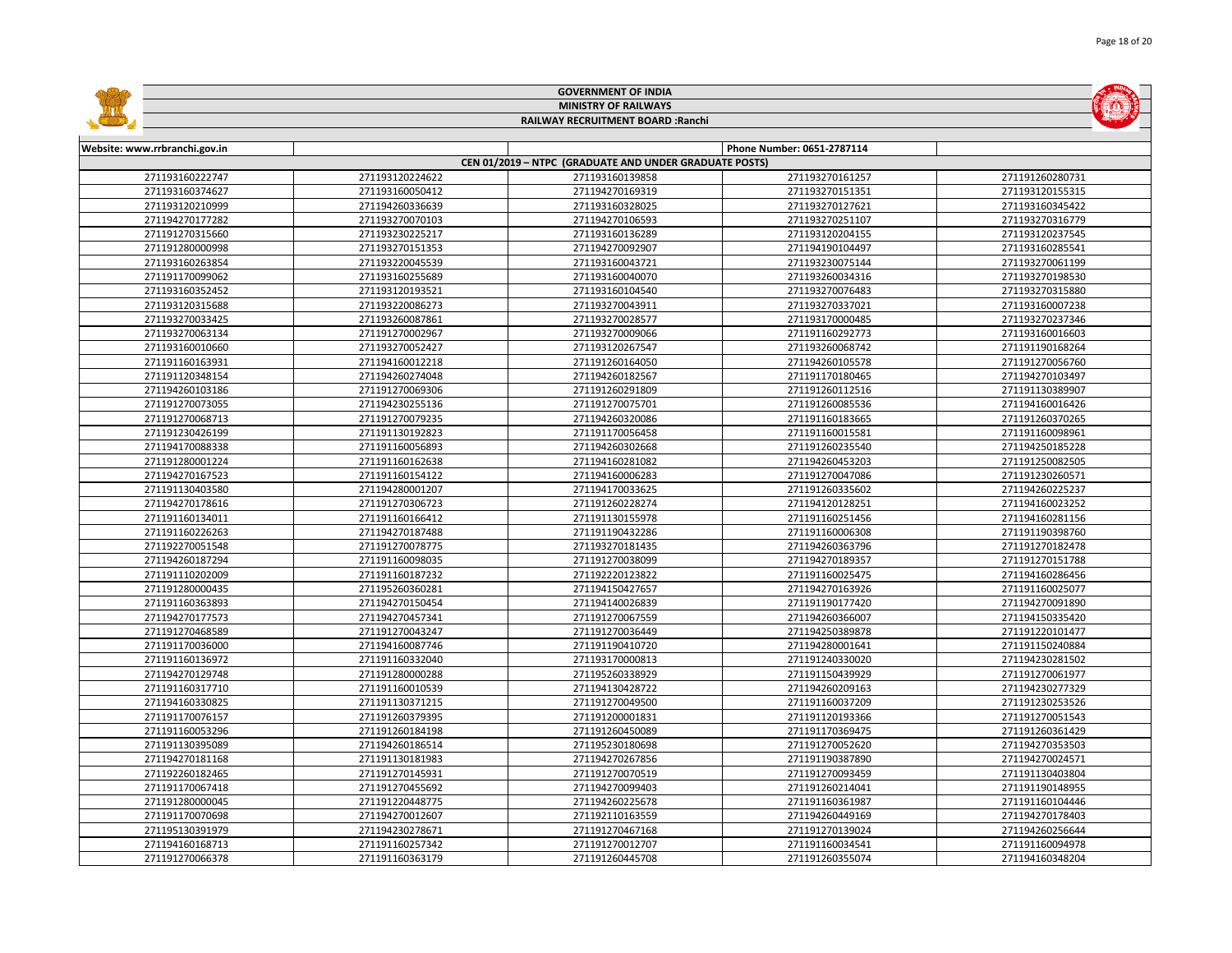|                               |                 | <b>GOVERNMENT OF INDIA</b>                             |                            |                 |
|-------------------------------|-----------------|--------------------------------------------------------|----------------------------|-----------------|
|                               |                 | <b>MINISTRY OF RAILWAYS</b>                            |                            |                 |
|                               |                 | RAILWAY RECRUITMENT BOARD : Ranchi                     |                            |                 |
|                               |                 |                                                        |                            |                 |
| Website: www.rrbranchi.gov.in |                 |                                                        | Phone Number: 0651-2787114 |                 |
|                               |                 | CEN 01/2019 - NTPC (GRADUATE AND UNDER GRADUATE POSTS) |                            |                 |
| 271191160300750               | 271191170000968 | 271194260233709                                        | 271194160099912            | 271191130118336 |
| 271194150137423               | 271194270056487 | 271194270189543                                        | 271194220104824            | 271194230054348 |
| 271191220424659               | 271194270185593 | 271194160089587                                        | 271194190191980            | 271193270151336 |
| 271191160322427               | 271191260381775 | 271194270179167                                        | 271194270181527            | 271193270138770 |
| 271194160053746               | 271191260210947 | 271191160224228                                        | 271194270179829            | 271192260103903 |
| 271194130387506               | 271194160263373 | 271194160287992                                        | 271191260162625            | 271194160024566 |
| 271194260186502               | 271194270054977 | 271194270188541                                        | 271191310180064            | 271191270462436 |
| 271191170428172               | 271194270099408 | 271194230277422                                        | 271194160352005            | 271191160218418 |
| 271191130239923               | 271191270377415 | 271194160202601                                        | 271194160046876            | 271191170070514 |
| 271191270331392               | 271191270170655 | 271194260222306                                        | 271191270181876            | 271191270186497 |
| 271194170151027               | 271191170081178 | 271194160008402                                        | 271191160158305            | 271194120178074 |
| 271195270058544               | 271194280001652 | 271194270414062                                        | 271191160150539            | 271191270156193 |
| 271191260089862               | 271194160186117 | 271191270189585                                        | 271191260455622            | 271191160136613 |
| 271191160354664               | 271191260180801 | 271194270181336                                        | 271191160006209            | 271191280000658 |
| 271194230274401               | 271191130419452 | 271194220468186                                        | 271191270071553            | 271191160357182 |
| 271191160117140               | 271194260181310 | 271194160377420                                        | 271191190355858            | 271192270428152 |
| 271191160093300               | 271191270323066 | 271194240193692                                        | 271191230282661            | 271191270090999 |
| 271191160331801               | 271191270074623 | 271194160023141                                        | 271191270177413            | 271194260439969 |
| 271194260297752               | 271194260237568 | 271194220463685                                        | 271194260341931            | 271191270049221 |
| 271191270053827               | 271194270183026 | 271191140185901                                        | 271194230259626            | 271191160167979 |
| 271194270025377               | 271194170001892 | 271191260382504                                        | 271194270337955            | 271194170440721 |
| 271191270058656               | 271194270186573 | 271194270182771                                        | 271194170072675            | 271194190422071 |
| 271191160004588               | 271194130390470 | 271194160041070                                        | 271191190438744            | 271191160069530 |
| 271194160240264               | 271191260235711 | 271194220091430                                        | 271194280000544            | 271194160103937 |
| 271194270188227               | 271191170033793 | 271194270022867                                        | 271191160355719            | 271192230058065 |
| 271193270055858               | 271191160350158 | 271191160303580                                        | 271192170125482            | 271191160153761 |
| 271192270267110               | 271194150185974 | 271191270182122                                        | 271191150442606            | 271194130384346 |
| 271191170044917               | 271191270049060 | 271191230185862                                        | 271191270264708            | 271194160226434 |
| 271191270416709               | 271191260359229 | 271191270047293                                        | 271191270050131            | 271191270282000 |
| 271193270187201               | 271191220100682 | 271191220327035                                        | 271191270031042            | 271191270086183 |
| 271191270289573               | 271191260435017 | 271191270178975                                        | 271191280000507            | 271194260320285 |
| 271191230253462               | 271194190183381 | 271191160045621                                        | 271191260140608            | 271194240245089 |
| 271194160249385               | 271195190180334 | 271194270184058                                        | 271194270058460            | 271191160022191 |
| 271194260194420               | 271191260410721 | 271191270180505                                        | 271191270040193            | 271191270092154 |
| 271194160026135               | 271194260409163 | 271194270169336                                        | 271193160378877            | 271194270169351 |
| 271192270049764               | 271194270179970 | 271193270112280                                        | 271194270379800            | 271191270187316 |
| 271194270178274               | 271192230050828 | 271195270057840                                        | 271194270127664            | 271191270049818 |
| 271195230182188               | 271194270281391 | 271194270443566                                        | 271194150286466            | 271193160160105 |
| 271194230266348               | 271193270004694 | 271194260184579                                        | 271194270188738            | 271194160238156 |
| 271194160341009               | 271194240346976 | 271194250187319                                        | 271194260182198            | 271194270185264 |
| 271193160262601               | 271194270368651 | 271194260149176                                        | 271194270007440            | 271194130396573 |
| 271194160160601               | 271194130413811 | 271194230247589                                        | 271194260324968            | 271194250185896 |
| 271194250188022               | 271193270049171 | 271194270026473                                        | 271194160049784            | 271194270182473 |
| 271192270044179               | 271194230217979 | 271194270189066                                        | 271194270002458            | 271194160040997 |
| 271194160046956               | 271194230054079 | 271194260319475                                        | 271192270354756            | 271194220186838 |
| 271194270178618               | 271194220111911 | 271194260134894                                        | 271194270179191            | 271194270050159 |
| 271194230259143               | 271194260338447 | 271194260378972                                        | 271194130411339            | 271192270186915 |
| 271194270368023               | 271193270272229 | 271194130425794                                        | 271194160354811            | 271194270034596 |
| 271194250180993               | 271193260080039 | 271194270188199                                        | 271194220402161            | 271194270279351 |